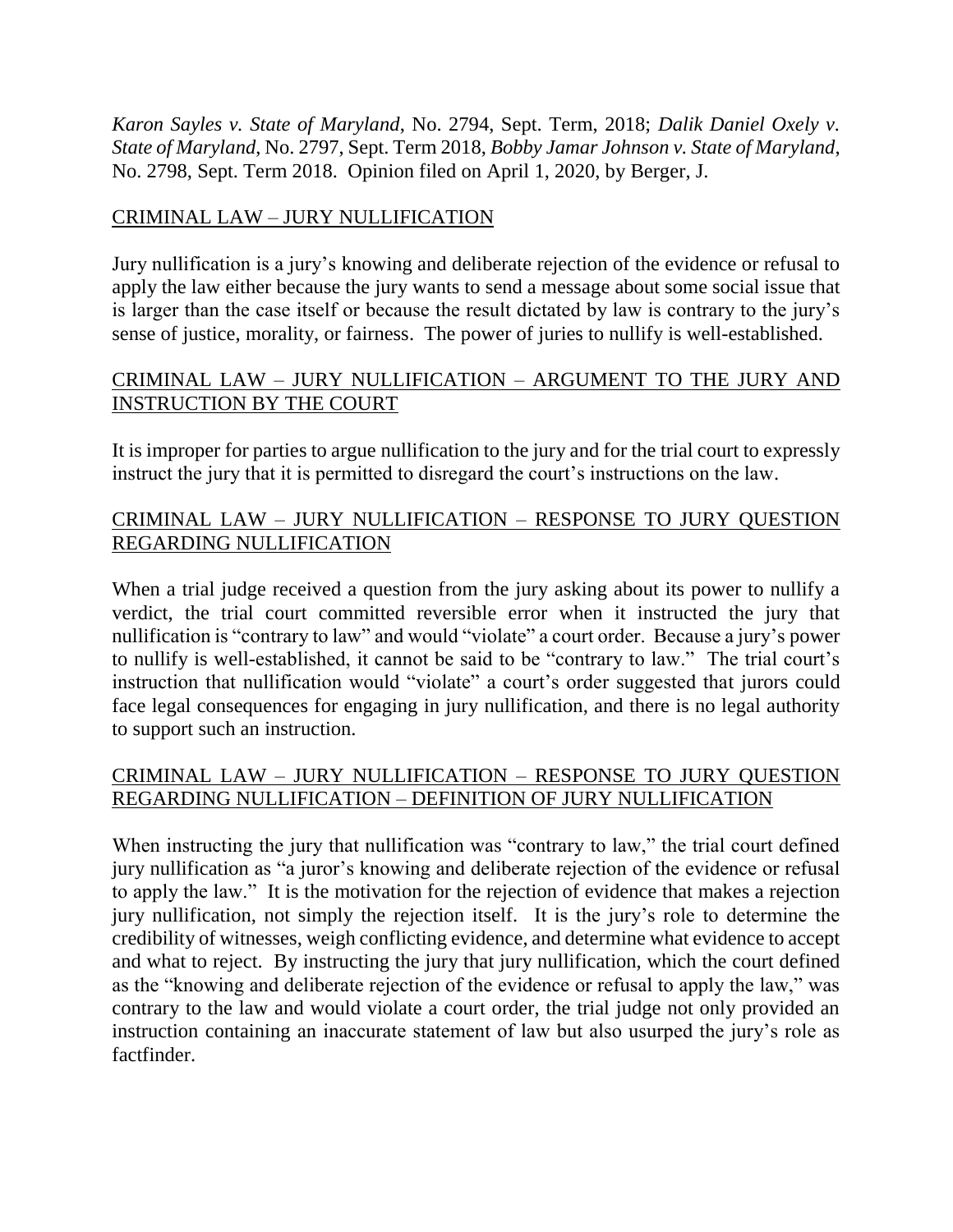# CRIMINAL LAW – MOTION TO SUPPRESS – IMPERMISSIBLY SUGGESTIVE PHOTO ARRAY

The trial court did not err by denying a motion to suppress when digital alterations to the other photographs in an array, which were made in order to make all of the faces appear to have a similar facial tattoo, were not obvious and did not draw attention to the appellant's photograph.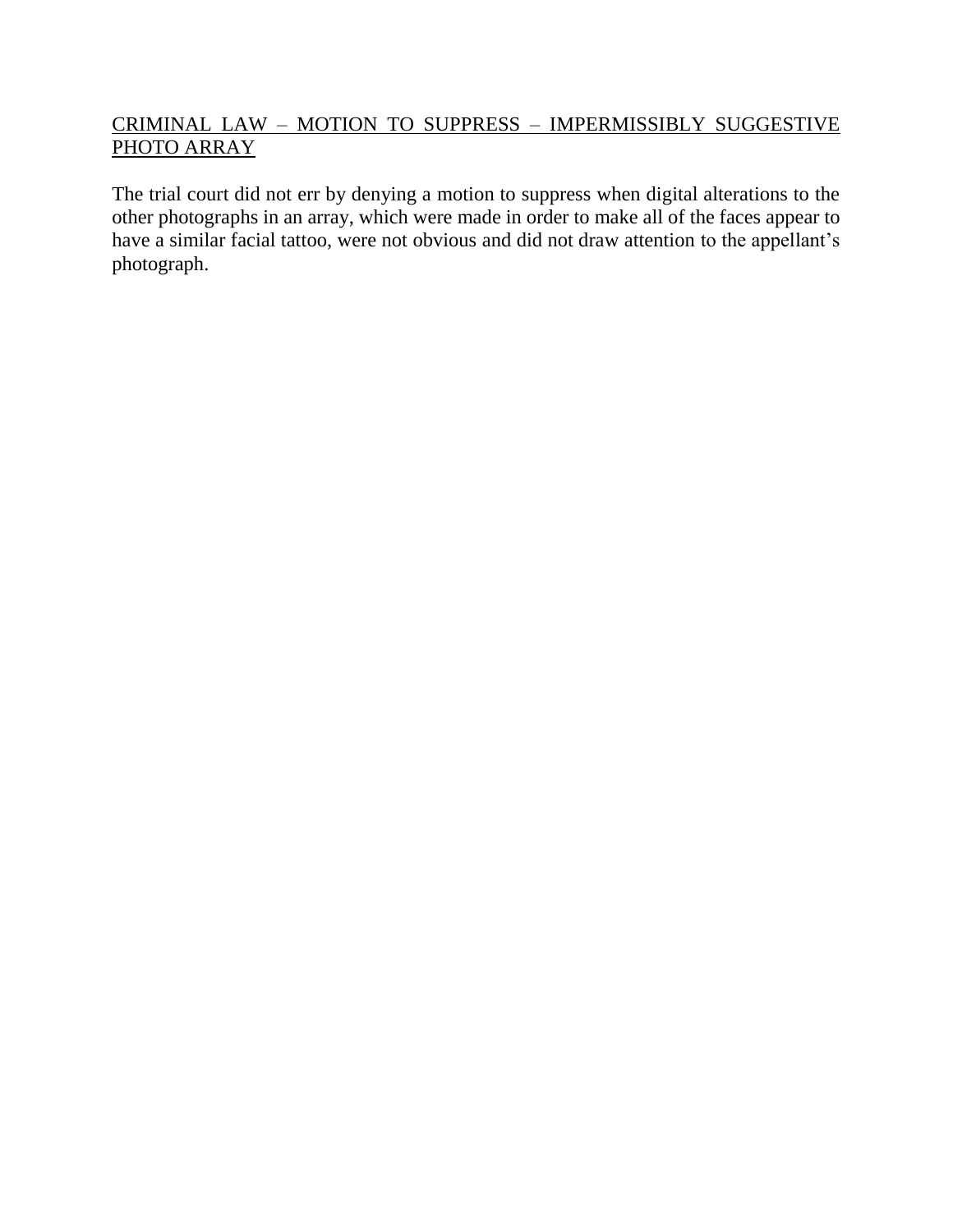Circuit Court for Montgomery County Case Nos. 132377, 132379, 132381

#### REPORTED

## IN THE COURT OF SPECIAL APPEALS OF MARYLAND

Nos. 2794, 2797, 2798

September Term, 2018 \_\_\_\_\_\_\_\_\_\_\_\_\_\_\_\_\_\_\_\_\_\_\_\_\_\_\_\_\_\_\_\_\_\_\_\_\_\_

> KARON SAYLES v. STATE OF MARYLAND

\_\_\_\_\_\_\_\_\_\_\_\_\_\_\_\_\_\_\_\_\_\_\_\_\_\_\_\_\_\_\_\_\_\_\_\_\_\_

DALIK DANIEL OXELY v. STATE OF MARYLAND

\_\_\_\_\_\_\_\_\_\_\_\_\_\_\_\_\_\_\_\_\_\_\_\_\_\_\_\_\_\_\_\_\_\_\_\_\_\_

BOBBY JAMAR JOHNSON v. STATE OF MARYLAND

\_\_\_\_\_\_\_\_\_\_\_\_\_\_\_\_\_\_\_\_\_\_\_\_\_\_\_\_\_\_\_\_\_\_\_\_\_\_

Berger, Arthur, Eyler, James R. (Senior Judge, Specially Assigned),

JJ. \_\_\_\_\_\_\_\_\_\_\_\_\_\_\_\_\_\_\_\_\_\_\_\_\_\_\_\_\_\_\_\_\_\_\_\_\_\_

Opinion by Berger, J.

\_\_\_\_\_\_\_\_\_\_\_\_\_\_\_\_\_\_\_\_\_\_\_\_\_\_\_\_\_\_\_\_\_\_\_\_\_\_

Pursuant to Maryland Uniform Electronic Legal Materials Act (§§ 10-1601 et seq. of the State Government Article) this document is authentic.



Suzanne C. Johnson, Clerk

Suzanne Johnson 2020-04-01 12:04-04:00

Filed: April 1, 2020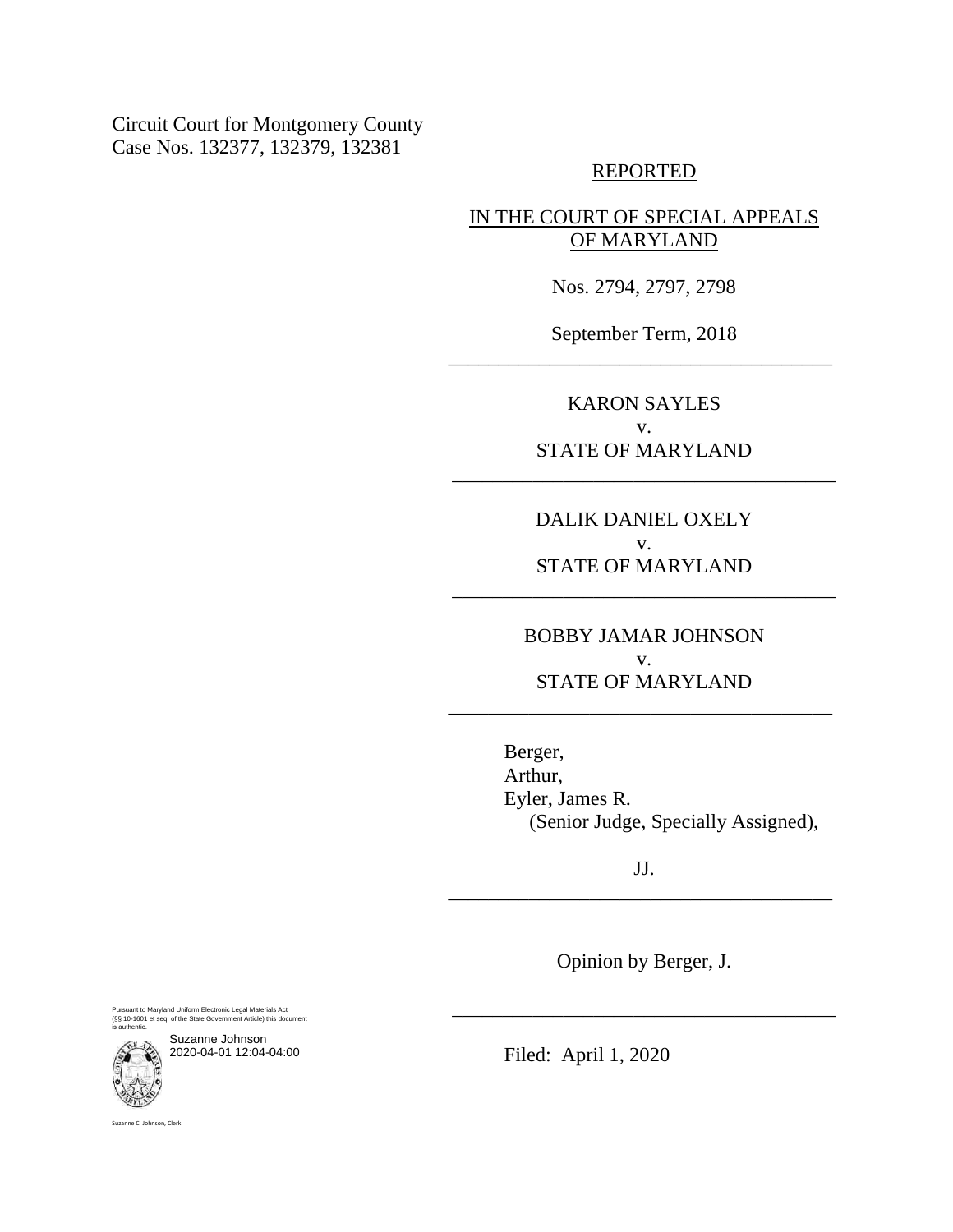Karon Sayles, Dalik Daniel Oxely and Bobby Jamar Johnson (collectively, the "appellants") were convicted of multiple offenses stemming from a home invasion and armed robbery that occurred in Silver Spring, Maryland on August 1-2, 2017. Also charged with committing the home invasion and related crimes were Younus Muayad Alaameri and Edwin Ajeo, both of whom entered guilty pleas before the appellants' trial began. The appellants were tried together before a jury in the Circuit Court for Montgomery County.

On appeal, the appellants present six issues for our review, $<sup>1</sup>$  which we have</sup> rephrased as follows:

- 1. Whether the circuit court abused its discretion by denying the appellants' motion to recuse the trial court judge.
- 2. Whether the circuit court's jury instructions regarding jury nullification contained inaccurate statements of law.
- 3. Whether the circuit court's jury instructions regarding jury nullification were impermissibly coercive and violated the appellants' constitutional right to a fair trial.
- 4. Whether the circuit court abused its discretion by denying the appellants' motions for mistrial.
- 5. Whether the circuit court erred by denying Sayles's motion to suppress photographic identifications.
- 6. Whether all but one of the appellants' convictions and sentences for conspiracy should be vacated.

 $<sup>1</sup>$  Each appellant filed a separate brief in this case and not all of the appellants</sup> presented argument on each of the issues. Sayles presented argument on all of the appellate issues. Oxely and Johnson each presented argument on some of the appellate issues, but, in addition, Oxely and Johnson adopted by reference any arguments asserted by co-appellants to the extent that those arguments could be asserted by and applied to each appellant.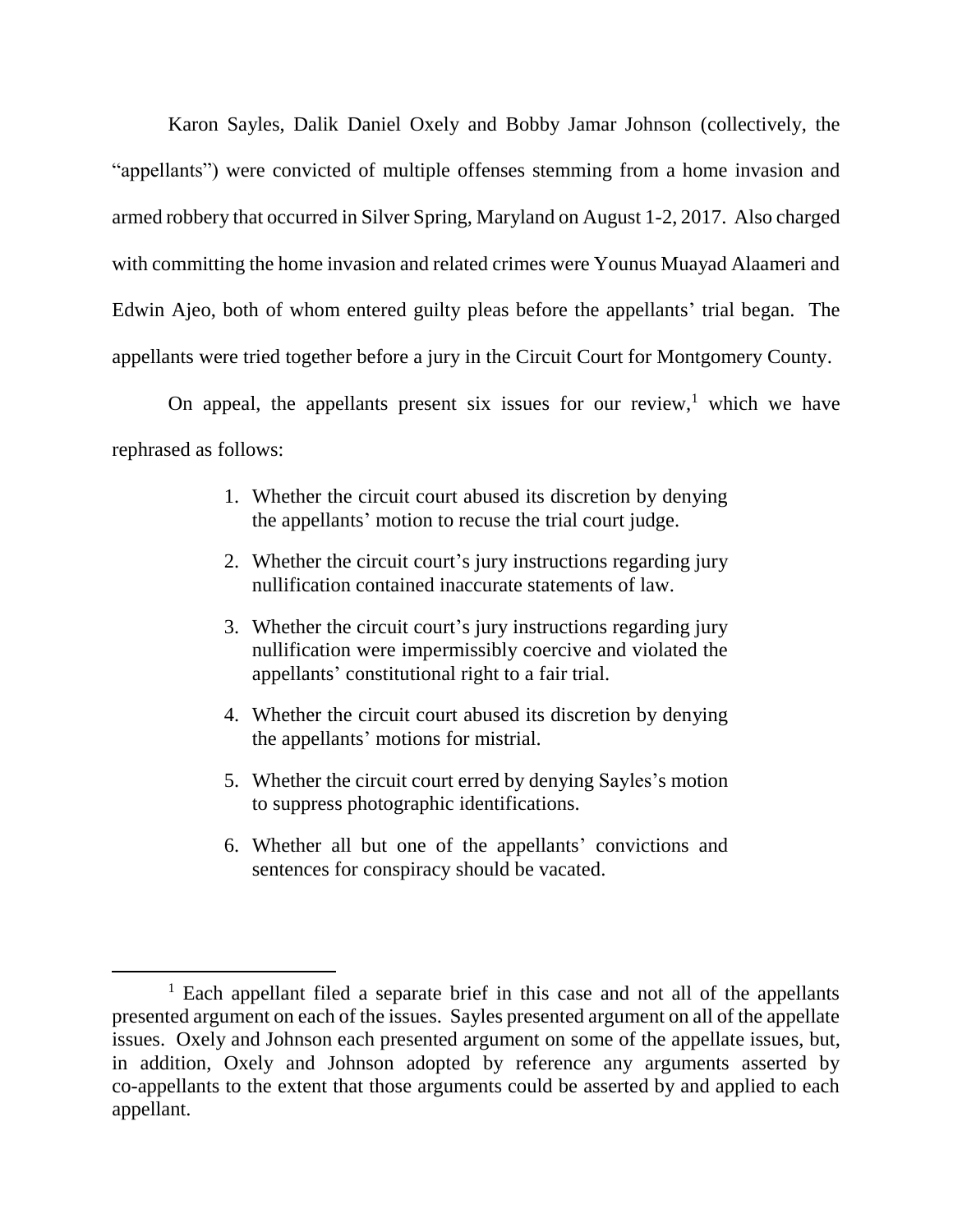For the reasons explained herein, we shall hold that the trial court's instructions regarding jury nullification contained inaccurate statements of law that prejudiced the appellants. We, therefore, shall vacate the appellants' convictions and remand for a new trial. Because the issue premised upon the trial court's denial of Sayles's motion to suppress is likely to arise on retrial, we shall also address this issue. We shall not address the remaining appellate issues.

### **FACTS AND PROCEEDINGS**<sup>2</sup>

At the time of the incidents forming the basis for the appeal, Aracely Ochoa resided in a two-bedroom apartment in Silver Spring, Maryland, which she shared with her husband, David Rivera; Ms. Ochoa's mother and stepfather, Blanco Armina Campos and Rolando Callejas; and Ms. Ochoa and Mr. Rivera's minor son, D.R. Ms. Ochoa worked as a manager at a nearby Cash Depot store, where customers would come to cash checks and send money orders.

On August 1, 2017, Ms. Ochoa worked until approximately 8:30 p.m., after which she took the bus home. She left shortly thereafter to pick up her son from her sister's home. When leaving for her sister's home, Ms. Ochoa observed a group of men outside her apartment who were dressed like maintenance workers. After Ms. Ochoa left, four men knocked on the apartment door. Mr. Rivera opened the door; the men claimed they were there for maintenance and insisted on entering the apartment. When Ms. Ochoa returned

<sup>&</sup>lt;sup>2</sup> The issues raised on appeal are largely unrelated to the evidence presented at trial. We present the following limited factual background in order to provide context. We do not endeavor to present the evidence adduced at trial in detail.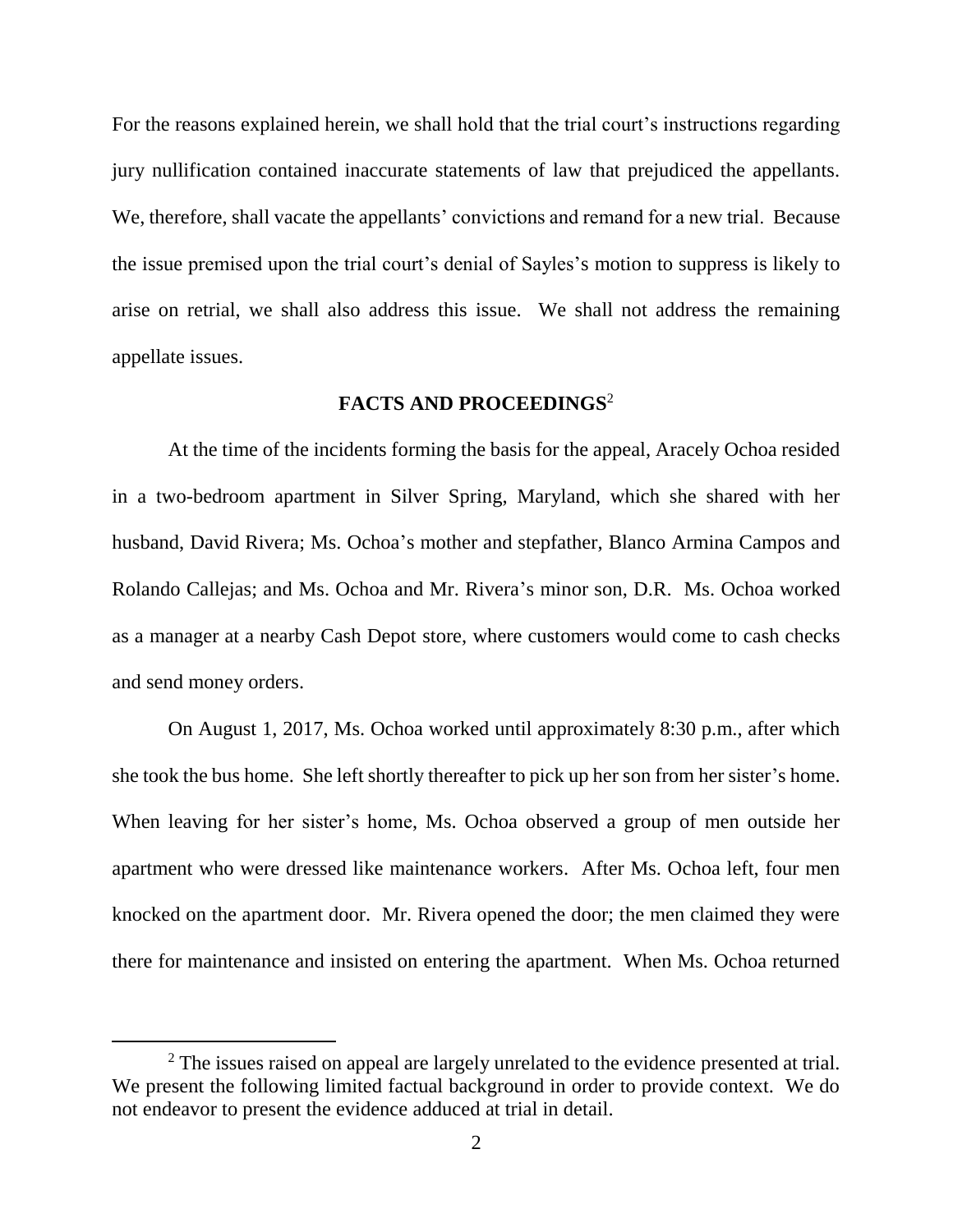with D.R., the apartment door was open and four men were inside with Mr. Rivera. Mr. Callejas was also present in the apartment, but Ms. Campos was still at work. Ms. Ochoa took D.R. to a bedroom to put him to bed.

When Ms. Ochoa returned to the living room, the four men asked her about remodeling the apartment. A fifth man entered the apartment shortly thereafter. Ms. Ochoa recalled that all five men were wearing gloves. Ms. Ochoa recognized one of the men, Younus Alaameri, as a regular customer at Cash Depot. Alaameri would come into Cash Depot to wire money to Iraq; Ms. Ochoa referred to him as "Iraq" or "the Iraqi." Alaameri asked the rest of the men if they were "ready," after which four of the men suddenly attacked Mr. Rivera while the man Ms. Ochoa identified as Bobby Johnson held her down. Mr. Rivera, Ms. Ochoa, and Mr. Callejas were bound with zip-ties and forced to lie facedown on the floor.

Alaameri asked Ms. Ochoa for the keys to the Cash Depot and for the alarm system code. Alaameri hit Ms. Ochoa in the head with a pocket-knife and threatened to harm D.R. if Ms. Ochoa did not cooperate. Ms. Ochoa told Alaameri that the keys were in her purse and provided the code to the safe. Ms. Ochoa told Alaameri that she did not have the code to the alarm system. Ms. Ochoa explained at trial that the alarm system activated automatically at 10:00 p.m. and would always be deactivated by the time she arrived at work at approximately 7:30 a.m. the next morning.

Alaameri sent Johnson and Oxely to the Cash Depot. Alaameri told Ms. Ochoa that if the alarm went off at the Cash Depot and she received a telephone call from the alarm company, she should tell them that the two people were cleaning the store. Johnson and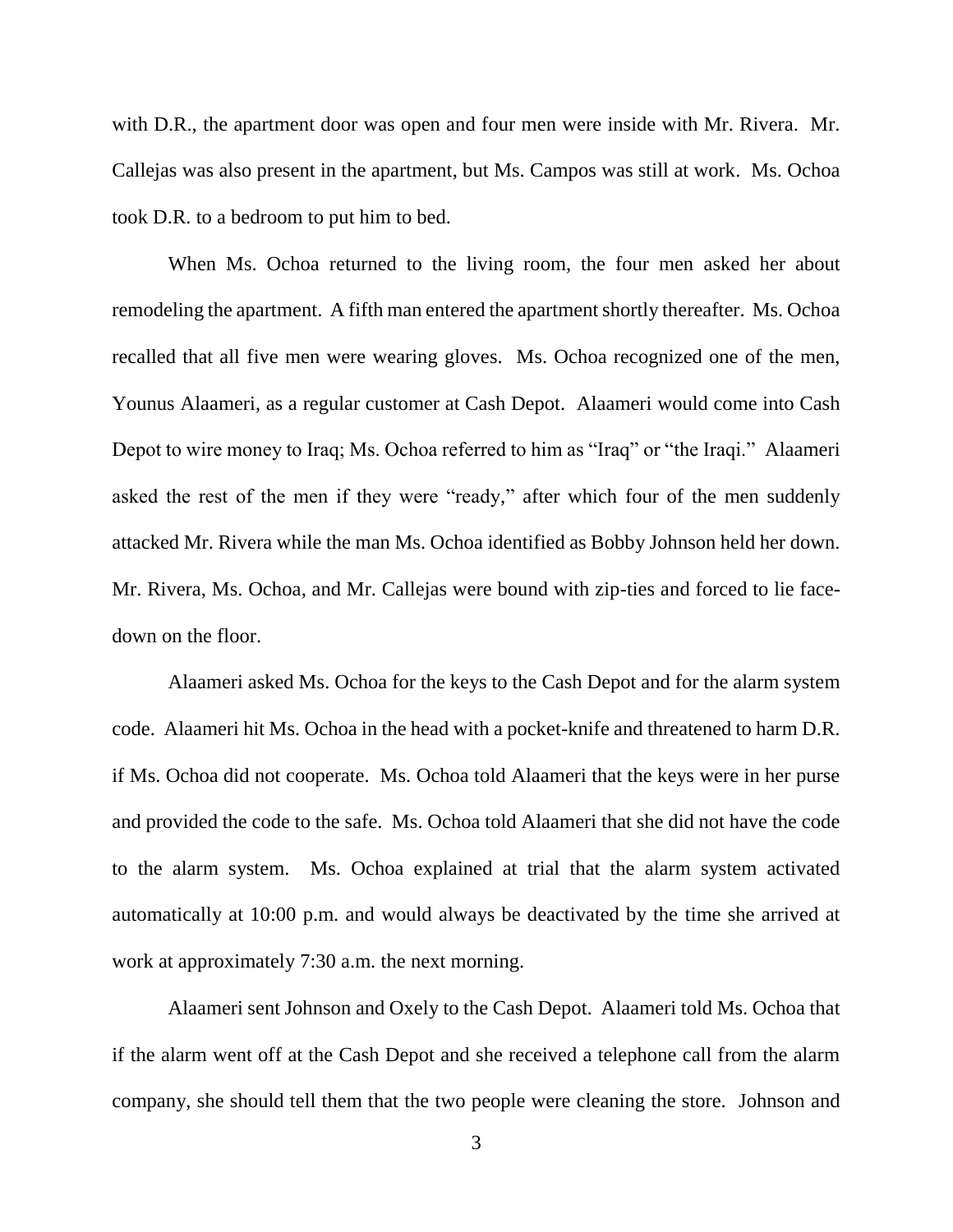Oxely returned to the home and informed the other men that the alarm had sounded when they attempted to enter the Cash Depot. Alaameri threatened to gouge Ms. Ochoa's eye if she did not provide the alarm code.

At approximately midnight, Mr. Callejas's telephone rang. Ms. Campos was attempting to call and tell her husband that she was on her way home from work. After the telephone rang, the men took Ms. Ochoa, Mr. Rivera, and Mr. Callejas into a bedroom and put them on the bed. When Ms. Campos arrived home at approximately 1:00 a.m., she was dragged through the door. One of the men took her purse and put a knife to her side. She was taken to the bedroom where the other family members were located and a blanket was thrown over her face.

Alaameri brought Ms. Ochoa to the living room and told her that she would be going to Cash Depot with some of the men. Alaameri threatened to kill D.R. if Ms. Ochoa made "any stupid step." Johnson and Oxely accompanied Ms. Ochoa to Cash Depot in Ms. Ochoa's family's van. When they arrived, Ms. Ochoa's boss was there, so they returned to the apartment. After they returned, Alaameri told Ms. Ochoa that the new plan was that Ms. Ochoa would go to work in the morning and retrieve the money then. On the morning of August 2, 2017, Ms. Ochoa was driven to Cash Depot again. This time, she was accompanied by Johnson only. When they arrived, they discovered a crossbar on the door preventing access.

At some point while Ms. Ochoa and Johnson were gone, Oxely put a knife to Mr. Rivera's neck and Mr. Rivera's neck began to bleed. Mr. Rivera and Oxely engaged in "a scuffle" and Oxely dropped the knife, after which Sayles handed Oxely another knife and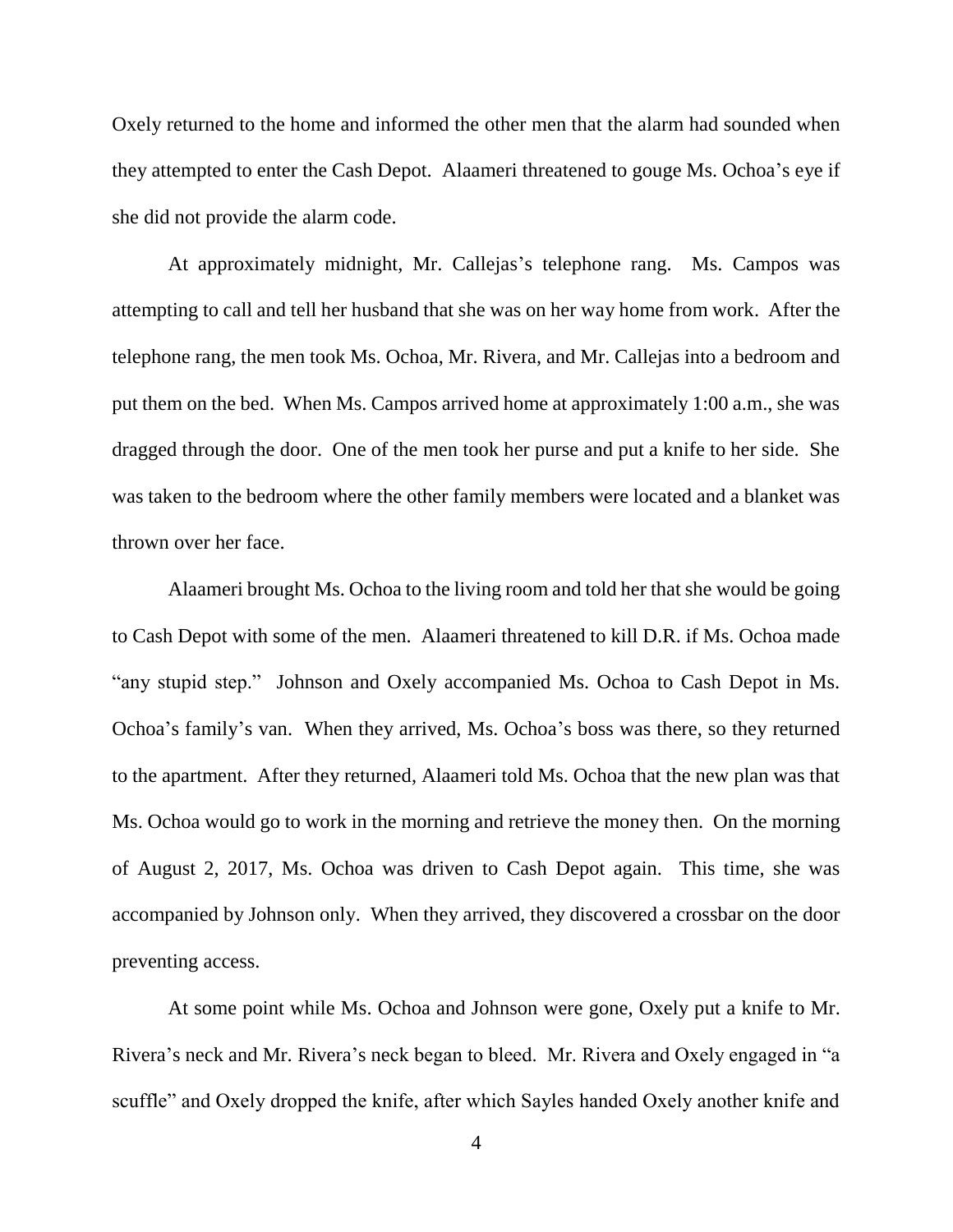Oxely "slashed" Mr. Rivera. Mr. Rivera was able to gain possession of the knife and went out to the living room. Mr. Rivera yelled "police" repeatedly, and Oxely ran out the front door. Mr. Callejas broke a window and climbed out to seek help. Mr. Callejas went to a bus stop, where he found a telephone to call police. Ms. Campos also climbed through the window. When Ms. Ochoa and Johnson returned from the Cash Depot, Ms. Ochoa saw Ms. Campos running across the street. Johnson told Ms. Ochoa to make Ms. Campos go back into the apartment and threatened D.R.'s life. Ms. Ochoa, Ms. Campos, and Johnson returned to the apartment; Mr. Rivera opened the door and pulled Ms. Ochoa and Ms. Campos inside. Johnson "took off running." At this point, all of the assailants had left the apartment. Police were called. After the incident, several items, including a computer, watches, documents, and currency, were missing from the apartment. Police officers arrived at the apartment at approximately 8:00 a.m.

The appellants, Alaameri, and Ajeo were ultimately identified as the men involved in the home invasion and were each charged with forty-two offenses, including home invasion, kidnapping, armed robbery, assault, multiple conspiracy offenses, and other associated offenses. Ajeo entered a guilty plea and testified against the appellants at trial. His testimony described the agreement among the five men to make "quick money" by using Ms. Ochoa to rob the Cash Depot store. Ajeo further testified regarding the planning undertaken by the five men in the days preceding the home invasion.

Following a jury trial, Sayles was found guilty of home invasion, multiple counts of armed robbery, kidnapping, second-degree burglary, first-degree assault, multiple counts of second-degree assault, multiple counts of false imprisonment, motor vehicle theft, and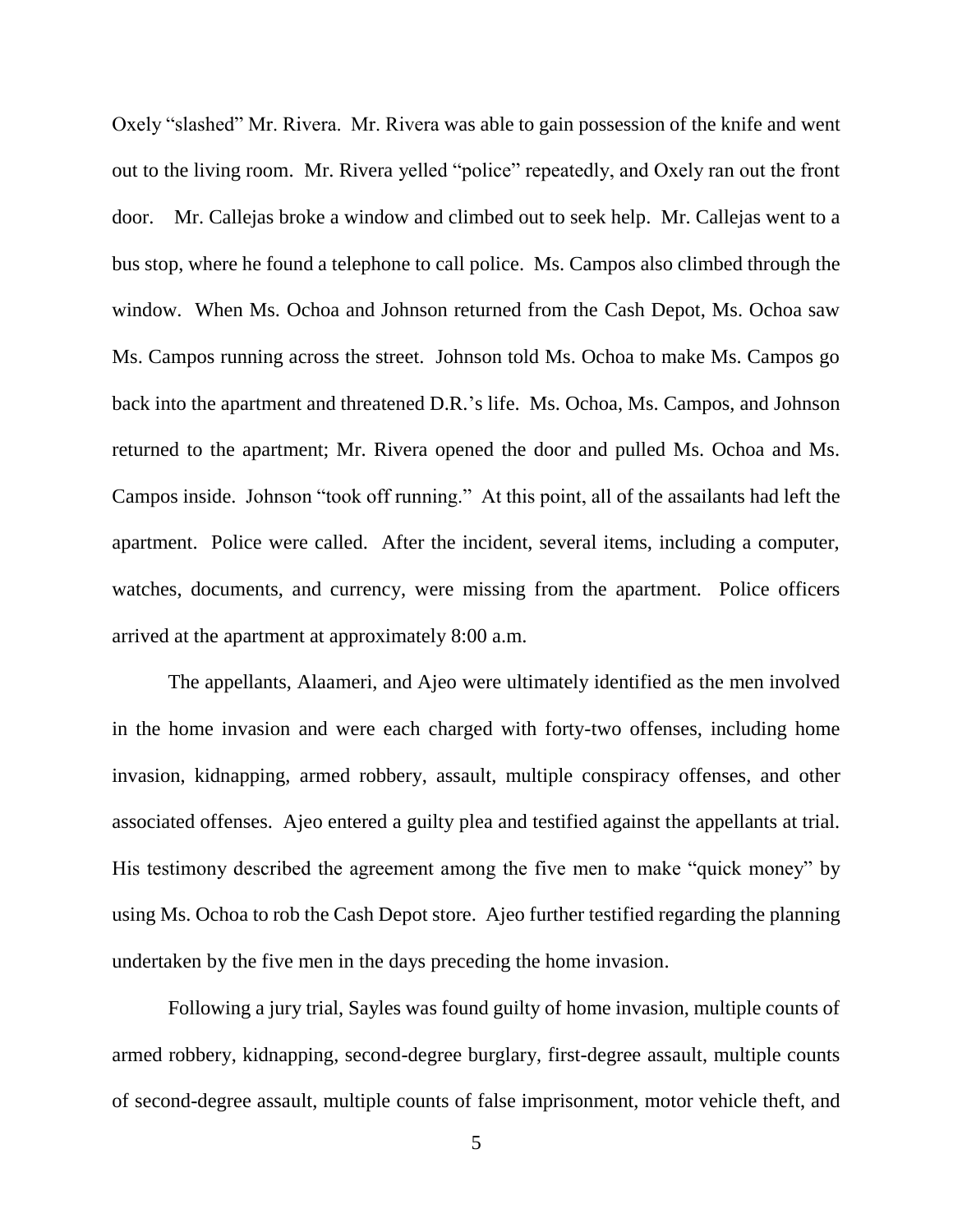associated conspiracies. Sayles was sentenced to a total term of forty-two years in prison. Oxely was found guilty of home invasion, multiple counts of armed robbery, kidnapping, second-degree burglary, first-degree assault, multiple counts of second-degree assault, multiple counts of false imprisonment, motor vehicle theft, and associated conspiracies. Oxely was sentenced to a total term of fifty years' imprisonment. Johnson was found guilty of home invasion, multiple counts of armed robbery, kidnapping, second-degree burglary, multiple counts of second-degree assault, multiple counts of false imprisonment, motor vehicle theft, and associated conspiracies.<sup>3</sup> Johnson was sentenced to a term of forty years' imprisonment.<sup>4</sup>

Additional facts shall be discussed as necessitated by our consideration of the issues on appeal.

## **DISCUSSION**

## **I.**

The first issues we shall address on appeal focus on the circuit court's response to several jury notes inquiring about jury nullification.

<sup>&</sup>lt;sup>3</sup> Unlike his co-defendants, Johnson was found not guilty of first-degree assault and conspiracy to commit first-degree assault.

<sup>&</sup>lt;sup>4</sup> The length of sentences set forth for each appellant includes multiple sentences that were ordered to be served concurrently.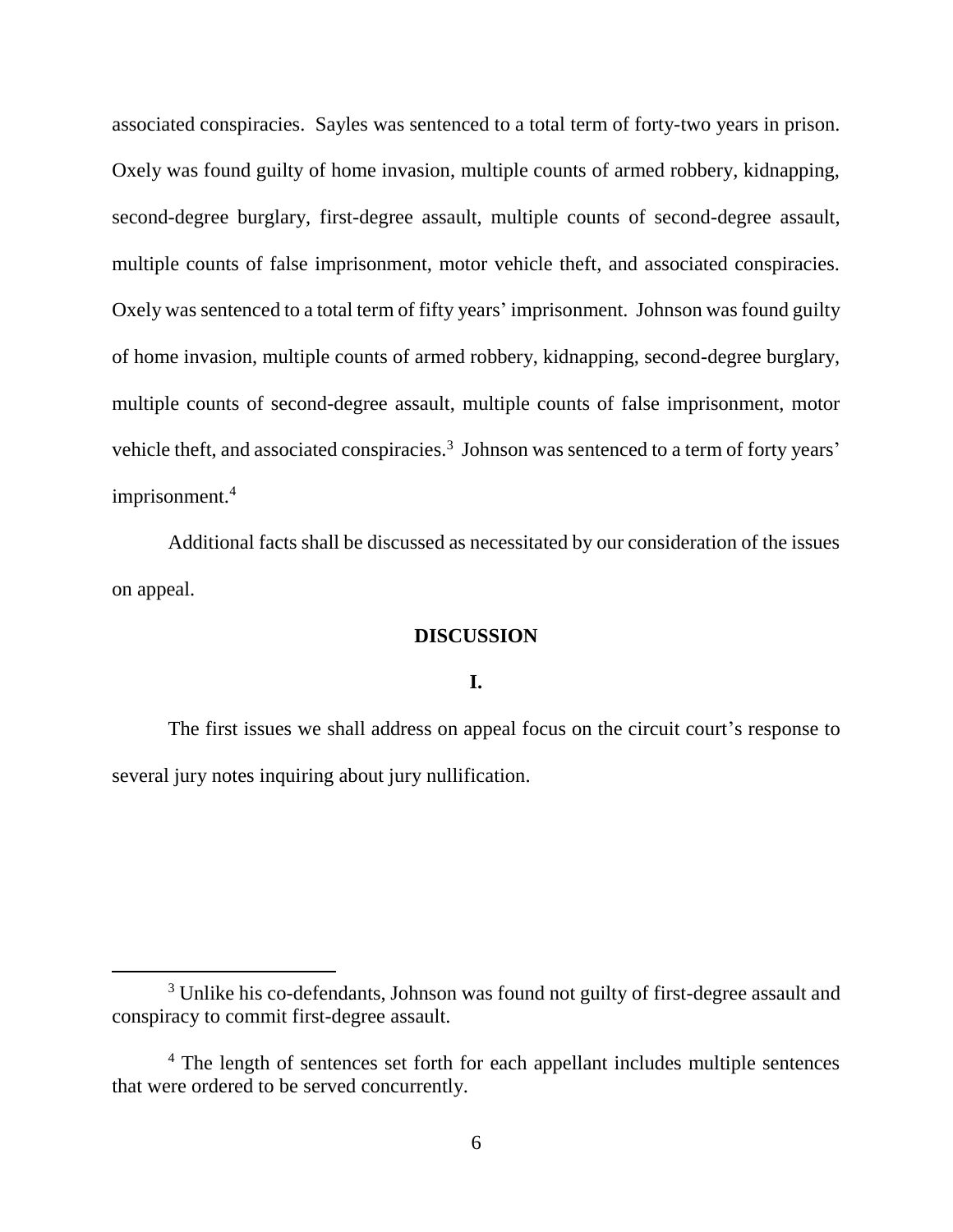#### *A. Relevant Procedural Background*

On the first day of jury deliberations on August 29, 2018, the jury sent its first of three notes<sup>5</sup> about jury nullification, inquiring, "Do we have the right to use jury nullification of a charge?" Counsel for Oxely deferred to the court on how to respond. Counsel for Johnson argued, "[O]ur position would be that [the circuit court should] instruct the jury that deliberations and rendering the verdicts [are] in the sole providence [(sic)] of the jury." Counsel for Sayles asked the court to answer, "Yes." The trial court instructed the jury (the "First Nullification Instruction") as follows: "Your verdict must be based solely on the evidence. Your choices are not guilty or guilty. Reread your instructions." The court noted Johnson's and Sayles's objections to the court's supplemental instruction.

Later the same day, the jury sent another note, asking, "Can you answer the jury nullification with a yes or no response?" The record reflects that the circuit court met with counsel in chambers to discuss the note, but the record is silent as to the content of the discussion in chambers. Thereafter, the circuit court verbally instructed the jury as follows (the "Second Nullification Instruction"):

> Now, I am not a hundred percent sure that the juror or jurors that wrote the question have the same definition of jury nullification as the law has it.

> But if it is, then here's the answer. Here's what jury nullification is. Jury nullification, a juror's knowing and deliberate rejection of the evidence or refusal to apply the law,

<sup>&</sup>lt;sup>5</sup> The jury sent a total of nineteen notes over three days of deliberation.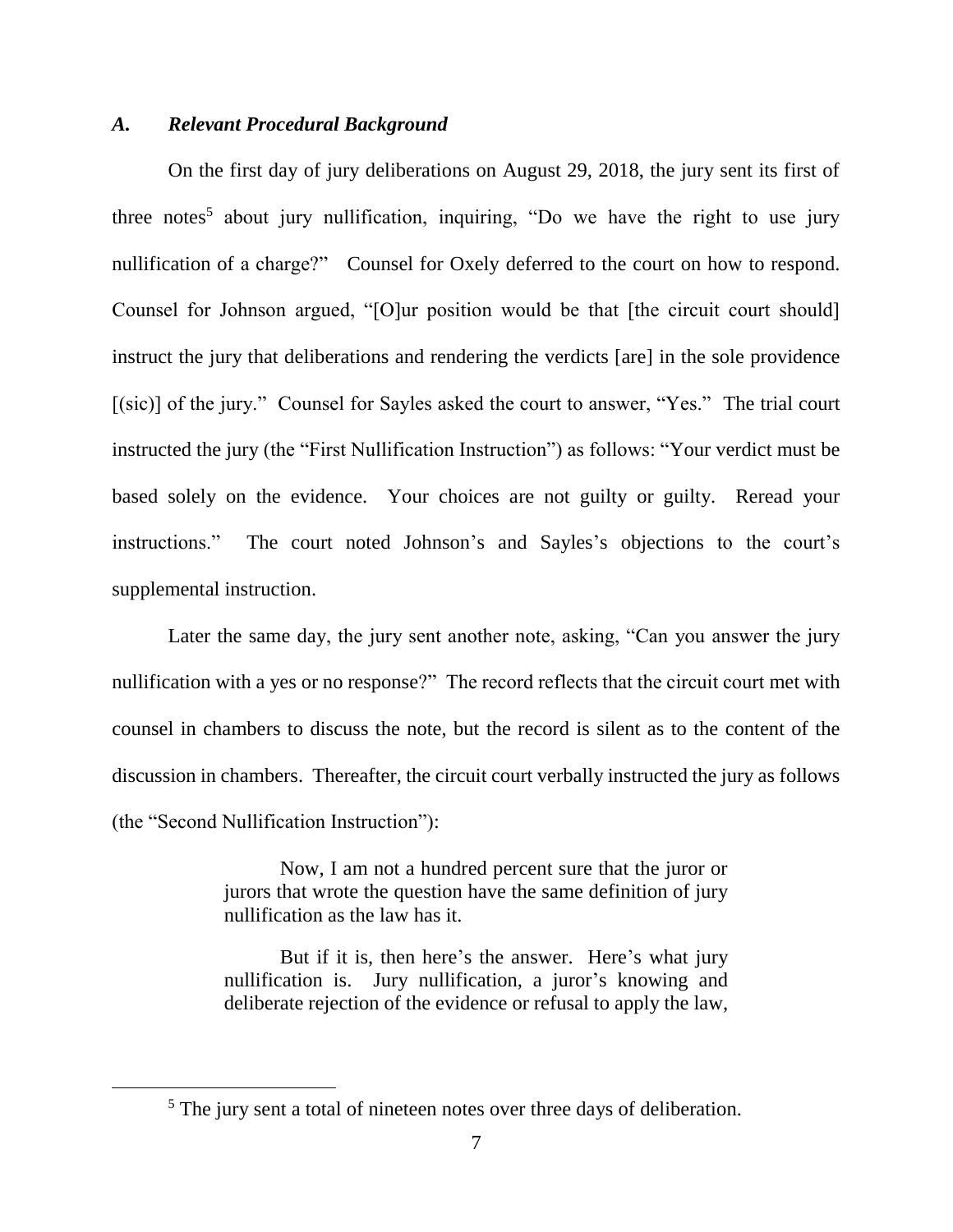that's considered jury nullification.<sup>[6]</sup> And the answer is no, you can't have jury nullification. You have to decide this case based on the evidence as you find it and apply the law as I gave it to you.

You decide the facts, the weight of the evidence, you, the 12, then you apply the law. To say you can do jury nullification would be a miscarriage of justice because there'd be no reason reading you the law and no reason you considering the evidence. And that wouldn't make sense would it? You are the only ones that weigh the evidence. You decide what weight you want to give it, what you find.

Once you get to where you are with the evidence, you take the law as I give it to you, you put it together and apply it and try and reach a verdict. So, your decision is going to be made on the evidence, applying your common sense, your past life experiences and you're going to take the law and apply it to all of that. So, nullification shouldn't even be a consideration. It's not on the verdict sheet. It's not in the instructions. Okay, I think I've said enough on that.

After the circuit court finished instructing the jury, counsel for Sayles placed his objection to the court's instruction on the record, explaining "we object to the instruction that was given. What we asked for [was] that the jury be told that they are the ones who will ultimately decide the facts as they see them and apply the law." Thereafter, the jury was dismissed for the evening.

The jury returned to continue deliberations the next morning. The circuit court received another note inquiring about jury nullification, which provided as follows:

<sup>&</sup>lt;sup>6</sup> It appears that the trial court's definition of jury nullification was drawn from the Black's Law Dictionary, which defines "jury nullification" as "[a] jury's knowing and deliberate rejection of the evidence or refusal to apply the law either because the jury wants to send a message about some social issue that is larger than the case itself or because the result dictated by law is contrary to the jury's sense of justice, morality, or fairness." *Jury Nullification*, Black's Law Dictionary (11th ed. 2019).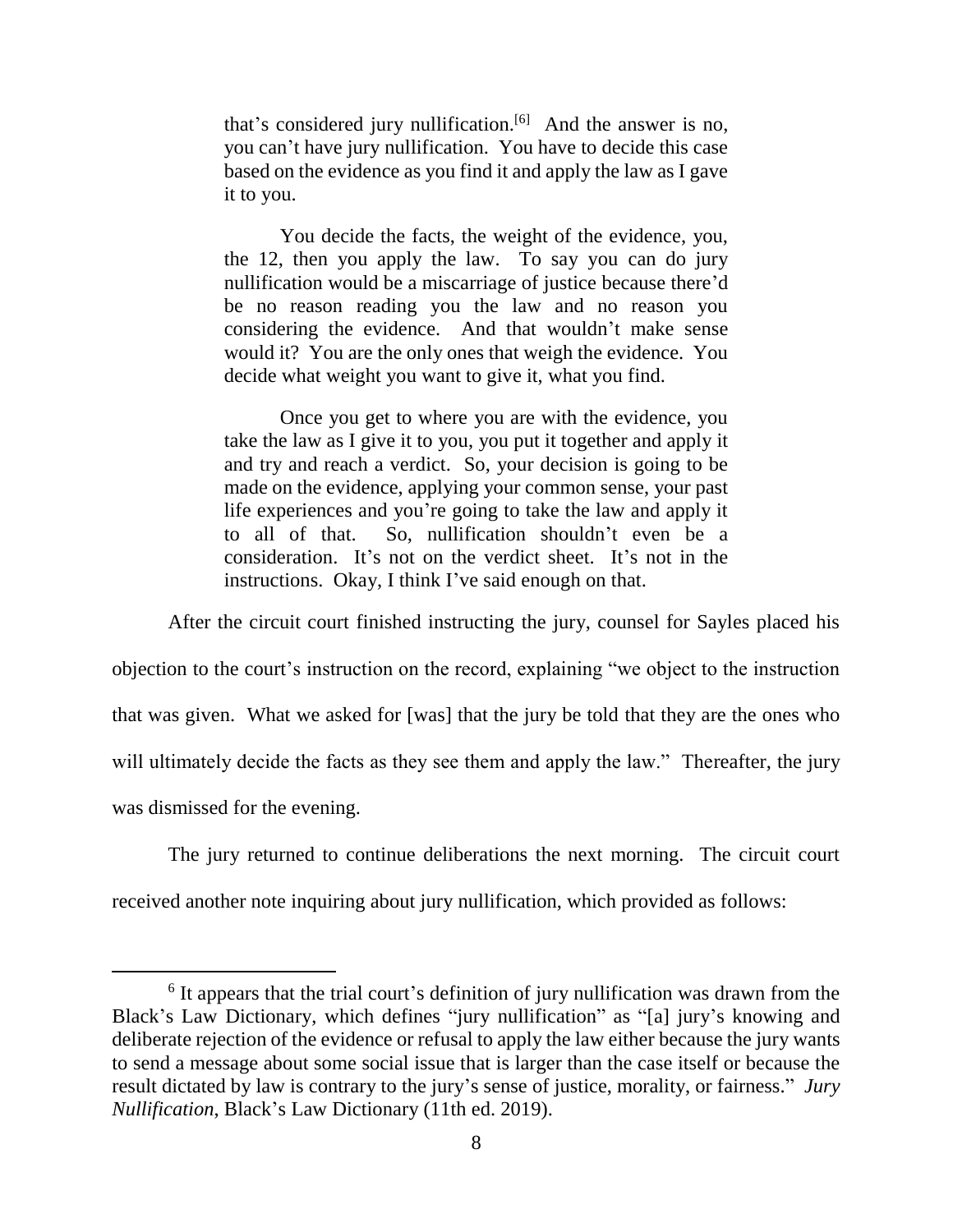Why if there is a legal definition of jury nullification where a juror can refuse to apply the law, there's no legal circumstances where that can occur. Can you please cite the specific law that does not allow a juror the right to jury nullification in the State of Maryland. From juror 112.

Counsel for Johnson argued that the jury had already been provided a definition of jury nullification and asserted that "it seems that there's some inkling of belief that the elements are not being met." Counsel for Johnson requested the court instruct the jury that "it is not the providence [(sic)] of the Court to second-guess the juror's analysis of the evidence" and to reiterate that the options were guilty or not guilty. Counsel for Sayles argued that "there is no law that does not allow a juror the right to jury nullification." Counsel for Sayles continued:

> [T]he best that I've been able to find is there's case law saying that it's not proper for the judge to instruct the jury at the attorney's request and it's not proper to make arguments in closing, but I'm not aware of any law that says that the jury cannot use nullification. I would suggest that we cite the Maryland Constitution Article 23 in the trial [of all] criminal cases, the jury shall be the judges of the law as well as of fact. The clause ends, except that the Court could pass upon a sufficiency of the evidence to sustain a conviction, I don't know that that last clause is necessary, but I think that what the jury wants to know is, is there any law that does nor does not allow a juror the right to jury nullification in the State of Maryland, I think the answer is no. But I think the Maryland Constitution does provide the closest possible answer which is the jury shall be the judge of law as well [of] fact  $\dots$ .

The circuit court responded that the jury is "not the judge of the law" and the court explained that it was "not going to advise [the jury] of anything close to it." The court explained that it intended to direct its written instruction to Juror 112, who had been identified on the jury note. Counsel for Johnson asked the court to direct the note to the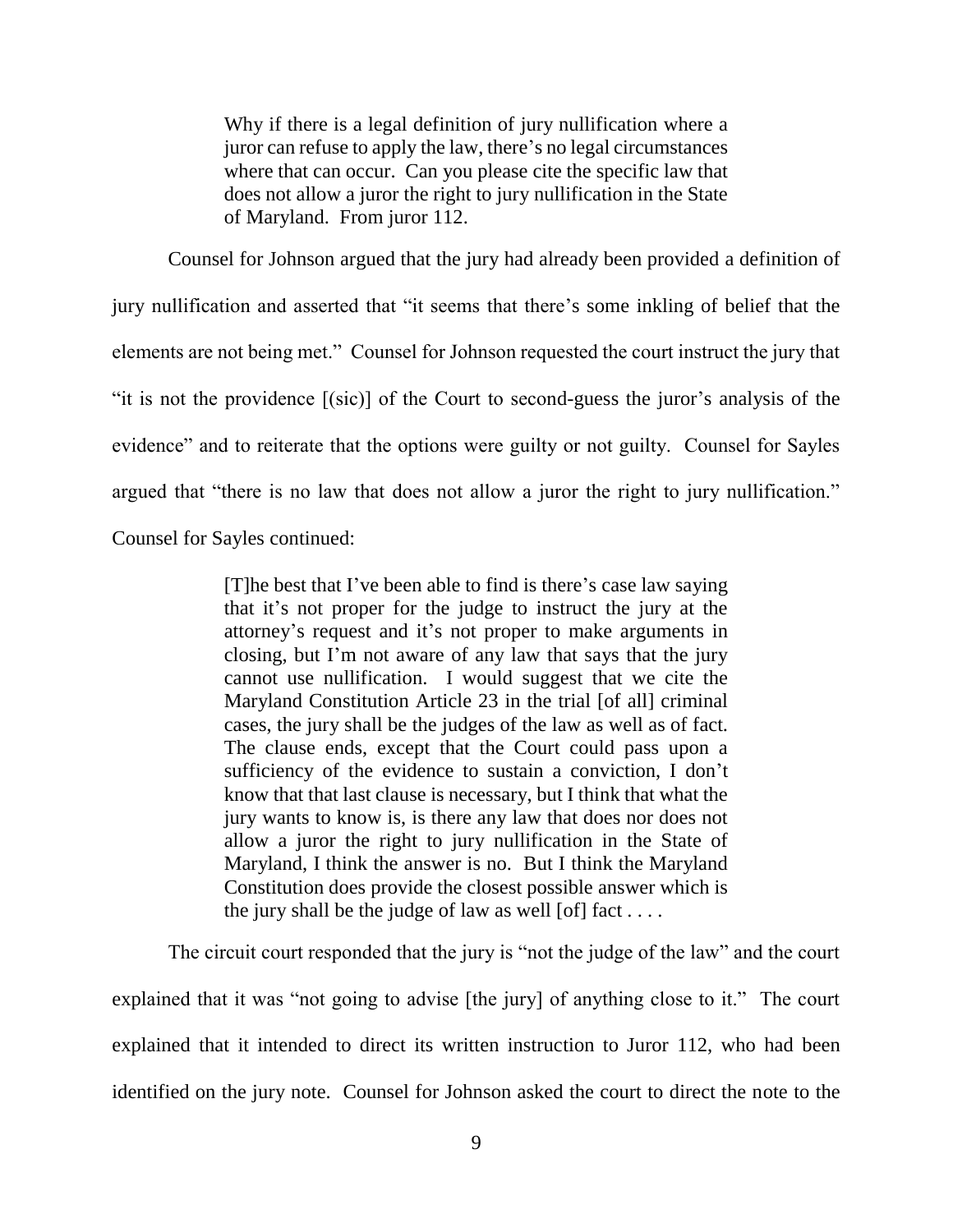foreperson, explaining, "I just don't want [Juror 112] to feel like we're ganging up on him."

The circuit court acquiesced and did not address the response to Juror 112 specifically.

The circuit court informed the parties of its intended instruction and commented, "I believe that the Defense, all three defendant[s] would object to that instruction for the reasons you've stated, correct?" The transcript reflects that counsel for Sayles and counsel for Johnson responded, "Yes." The court subsequently instructed the jury (the "Third Nullification Instruction") as follows:

> Ladies and gentlemen of the jury you may not use, implement or resort to jury nullification. It is improper, it's contrary to the law [and] would be a violation of your oath to truly try and reach a verdict according to the evidence, which you all took that oath. Furthermore, nullification would violate this Court's order and it's the law of Maryland that "you must apply the laws I explained it in arriving at your verdict," sincerely me. I'll give you a copy of that.[7]

Jurors:

 $\overline{a}$ 

You may not use or implement or resort to jury nullification. It is improper, contrary to the law and would be a violation of your oath to "truly try to reach a verdict according to the evidence."

Furthermore, nullification would violate to  $[(\text{sic})]$  Court's Order that "you must apply to [(the)] law as I explain it in arriving at your verdict."

Sincerely,

[The Trial Judge]

The minor differences between the oral instruction and written instruction are irrelevant to our analysis.

<sup>7</sup> The written instruction given to the jury was slightly different than the trial court's oral instruction and provided: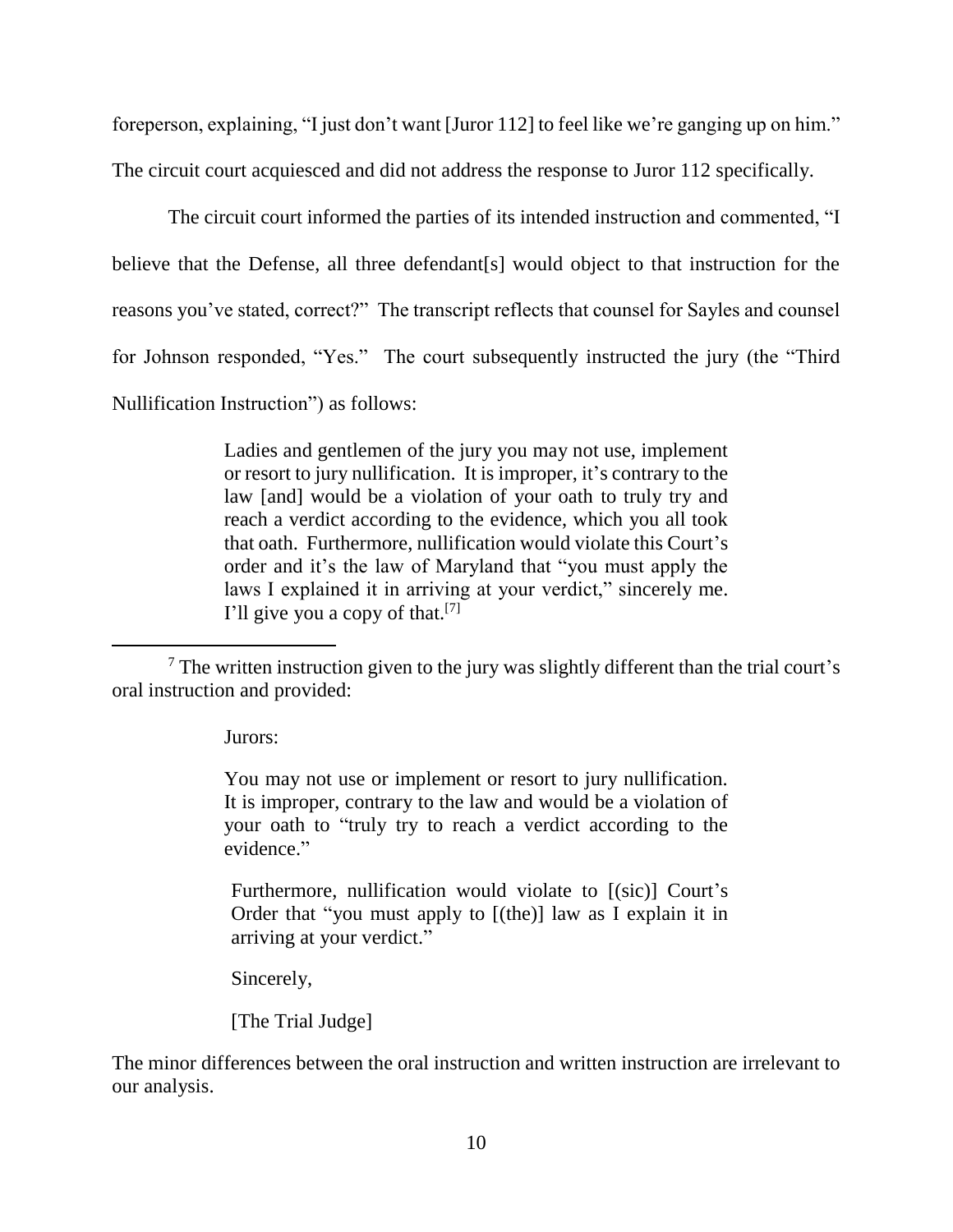The circuit court followed its instruction on jury nullification with a modified *Allen*  instruction.<sup>8</sup>

The appellants assert that the circuit court's Second and Third Nullification Instructions contained inaccurate statements of law that deprived the appellants of their constitutional rights to a fair trial. In the alternative, the appellants assert that the circuit court's instructions on jury nullification were impermissibly coercive and violated the appellants' rights to a fair trial. As we shall explain, we agree with the appellants that the trial court's Second and Third Nullification Instructions were legally incorrect and prejudicial.

### *B. Preservation*

 $\overline{a}$ 

First, we briefly address preservation arguments raised by the State in response to certain of the appellants' arguments regarding the alleged impropriety of the circuit court's responses to the jury's notes regarding jury nullification. The State asserts that appellant Oxely's challenge to the circuit court's nullification instructions is not preserved. The State emphasizes that Oxely did not lodge an objection to the circuit court's First or Second Nullification Instructions and did not answer in the affirmative when the trial court

<sup>&</sup>lt;sup>8</sup> While the circuit court was considering its response to the third jury nullification note, the jury sent another note asking, "What do we do in the case of the presence of guilty and non-guilty votes and we feel that further deliberations will not change these votes." In response, the circuit court gave the modified *Allen* charge. "The term *Allen* instruction is a legal eponym derived from a United States Supreme Court opinion approv[ing] the use of an instruction in which the jury was specifically asked to conciliate their differences and reach a verdict." *State v. Hart*, 449 Md. 246, 255 n.1 (2016) (quotation omitted).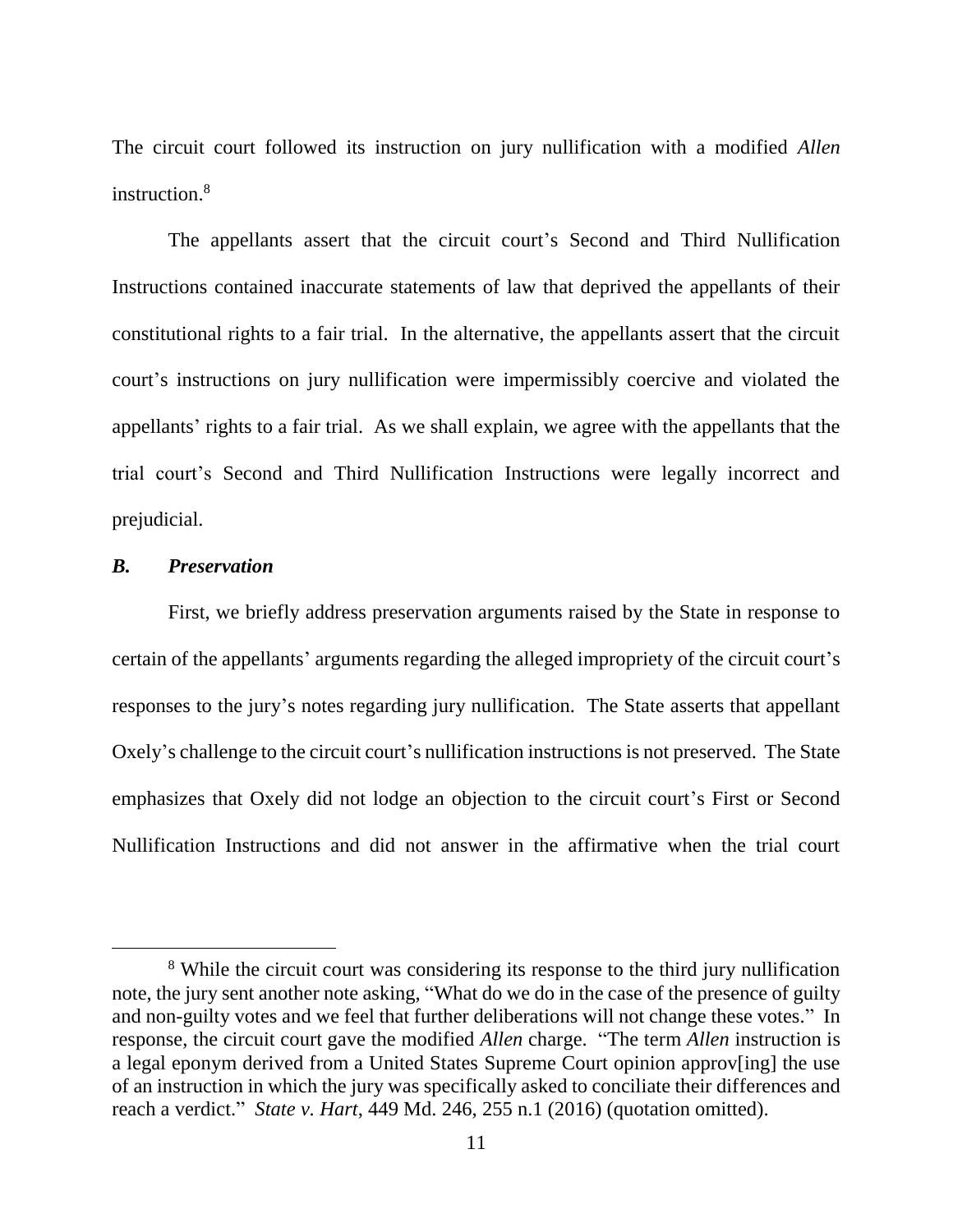inquired, before issuing the Third Nullification Instruction, "all three defendant[s] would object to that instruction for the reasons you've stated, correct?"

With respect to Johnson, the State acknowledges that Johnson objected to the First Nullification Instruction, but asserts that the only basis for Johnson's objection was that the instruction was "a little bit coercive." The State observes that Johnson did not raise an objection to the Second Nullification Instruction and that, although Johnson answered "yes" after the trial court inquired as to whether he was objecting to the Third Nullification Instruction, Johnson did not object after the trial court provided the supplemental instruction. The State further emphasizes that Johnson specifically argued that the court should instruct the jury that the court would not "second-guess the juror's analysis of the evidence" and did not argue -- as did Sayles -- that the court's proposed instruction was an inaccurate statement of law. The State acknowledges that Sayles argued before the circuit court that the Second and Third Nullification Instructions were not accurate statements of law, but Sayles did not specifically argue that the content of the court's instructions was coercive.

We are left to untangle this procedural thicket of which issues are preserved as to which appellants. Rule 4-323(c) governs objections to rulings or orders beyond those concerning evidence and provides as follows:

> For purposes of review by the trial court or on appeal of any other ruling or order, it is sufficient that a party, at the time the ruling or order is made or sought, makes known to the court the action that the party desires the court to take or the objection to the action of the court.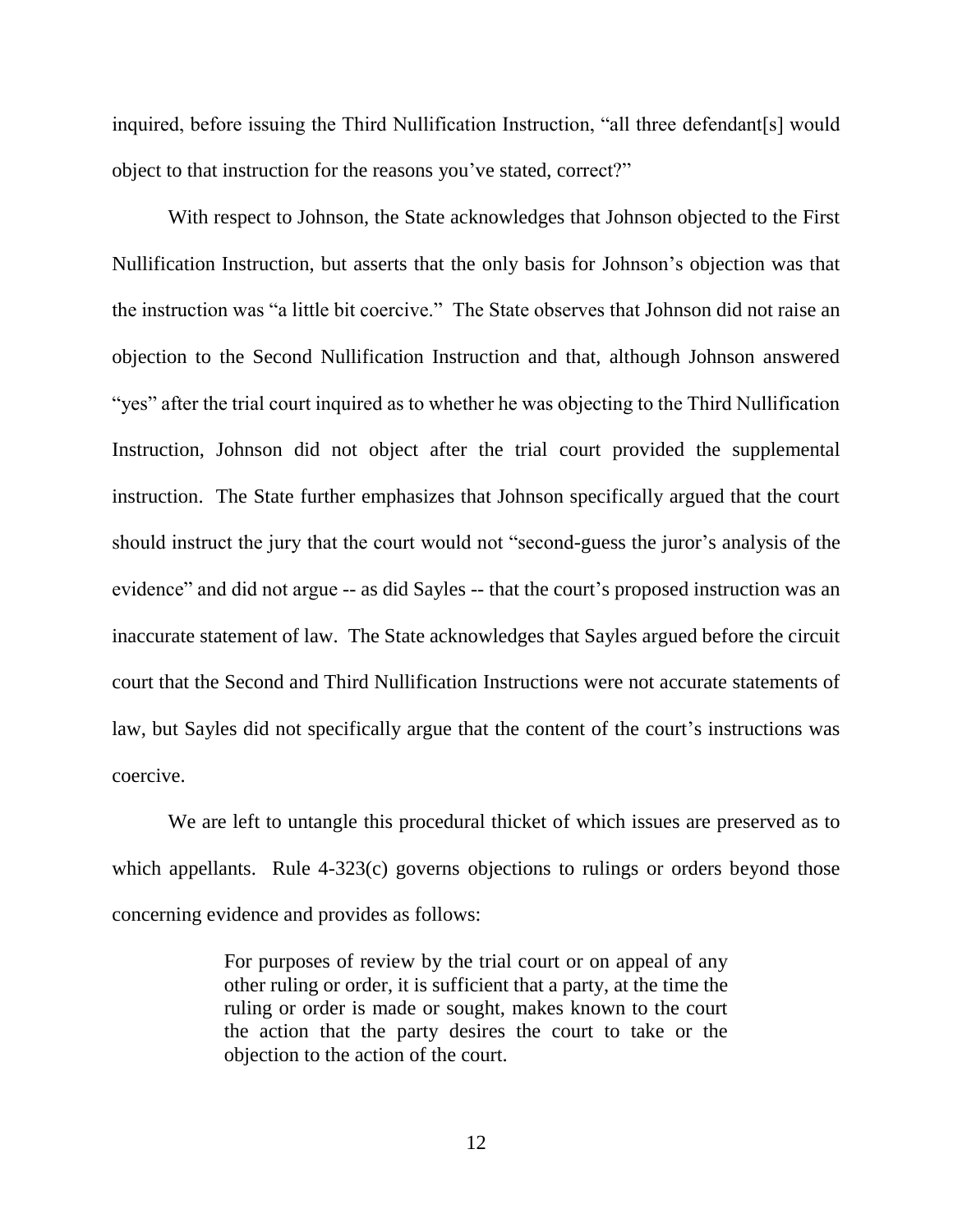Generally, "in cases involving multiple defendants each defendant must lodge his own objection in order to preserve it for appellate review and may not rely, for preservation purposes, on the mere fact that a co-defendant objected." *Williams v. State*, 216 Md. App. 235, 254 (2014). "One defendant, of course, may expressly join in an objection made by a co-defendant but he must expressly do so. It is not implicit." *Id.* An exception to this rule exists when the trial court makes clear that its ruling applies to all defendants. *Bundy v. State*, 334 Md. 131, 145-47 (1994).

We are persuaded that Sayles objected to all three of the nullification instructions on the basis that the instructions were inaccurate statements of law. Johnson objected to the First and Third Nullification Instructions, arguing that the court should instruct the jury that the court would not second-guess the verdict of the jury. Oxely did not expressly place his objection on the record, but the circuit court declared its belief, before giving the Third Nullification Instruction, that "all three defendant[s] would object to that instruction." The circuit court's stated belief could have caused counsel for Oxely to conclude that voicing an express objection would be, at that point, redundant. Furthermore, the court's express belief that all three defendants intended to object to the instruction indicates that the trial court's ruling was expressly applicable to all defendants. *Bundy*, *supra*, 334 Md. at 145-47.

To the extent that the issues related to the nullification instructions may be unpreserved, and to the extent that the appropriateness of the trial court's nullification instructions was challenged before the trial court on different grounds by different appellants, we shall nonetheless exercise our discretion to consider the issues as to all appellants. Pursuant to Maryland Rule 8-131(a), "[o]rdinarily, [we] will not decide any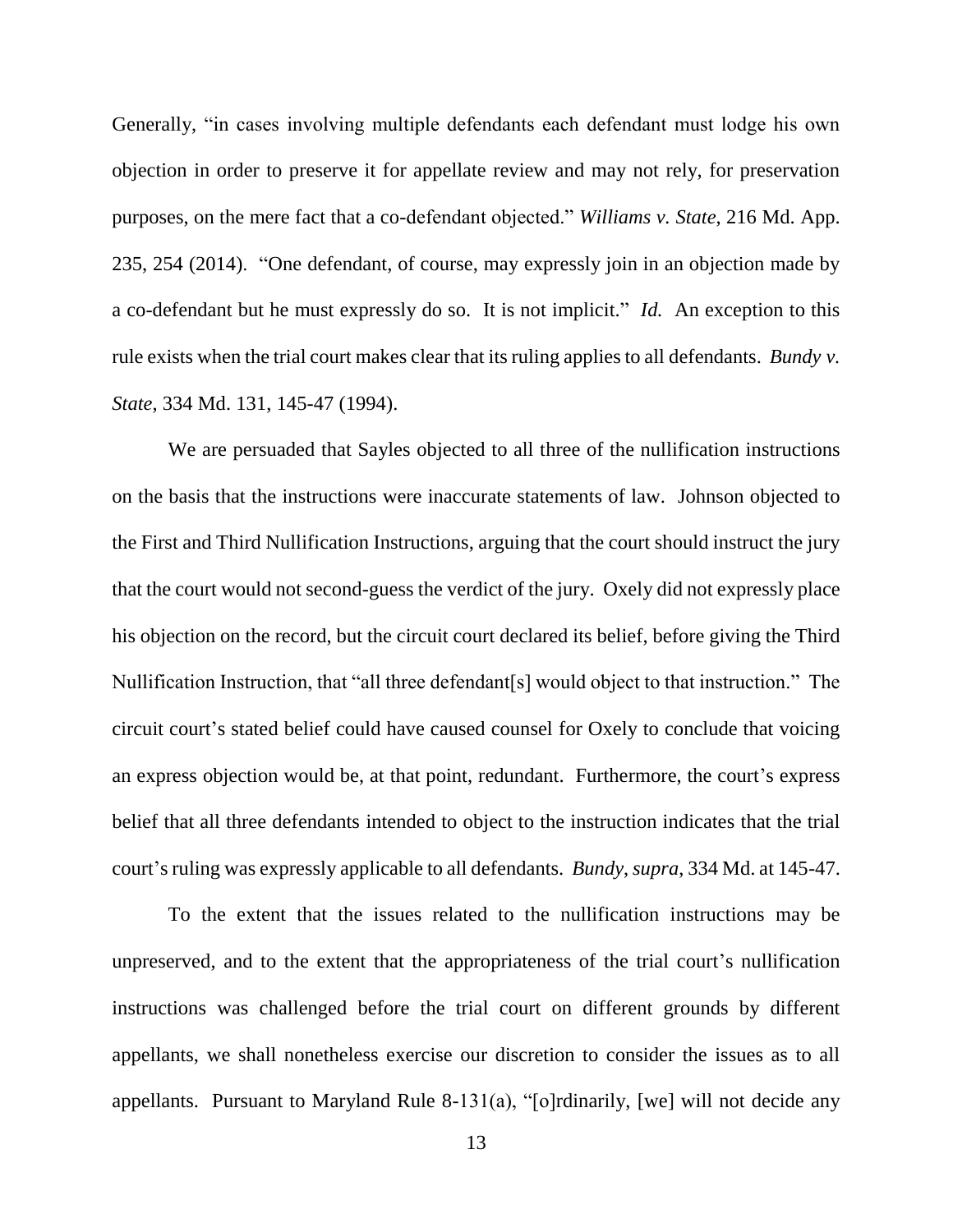other issue unless it plainly appears by the record to have been raised in or decided by the trial court," but we "may decide such an issue if necessary or desirable to guide the trial court or to avoid the expense and delay of another appeal." "[T]he animating policy behind Rule 8-131(a) is to ensure fairness for the parties involved and to promote orderly judicial administration." *Jones v. State*, 379 Md. 704, 714 (2004). This Court and the Court of Appeals "usually elect to review an unpreserved issue only after it has been thoroughly briefed and argued, and where a decision would (1) help correct a recurring error, (2) provide guidance when there is likely to be a new trial, or (3) offer assistance if there is a subsequent collateral attack on the conviction." *Bailey v. State*, 464 Md. 685, 698 (2019) (quotation and citation omitted).

In this case, to the extent that the appellate issues regarding the trial court's nullification instructions are not preserved as to certain appellants, we choose to exercise our discretion to review the unpreserved issues as to all appellants. The issues have been fully briefed and argued. Furthermore, we believe this decision may be of assistance to trial courts in responding to inquiries regarding jury nullification in the future. Finally, were we to address the propriety of the nullification instructions for certain appellants but not for others, the issues would likely arise in a subsequent collateral attack. Therefore, we will review these issues on their merits.<sup>9</sup>

<sup>&</sup>lt;sup>9</sup> Our decision to exercise our discretion to consider issues that may be unpreserved as to certain appellants in this particular case should not be viewed as an indication that we will review unpreserved issues in future cases.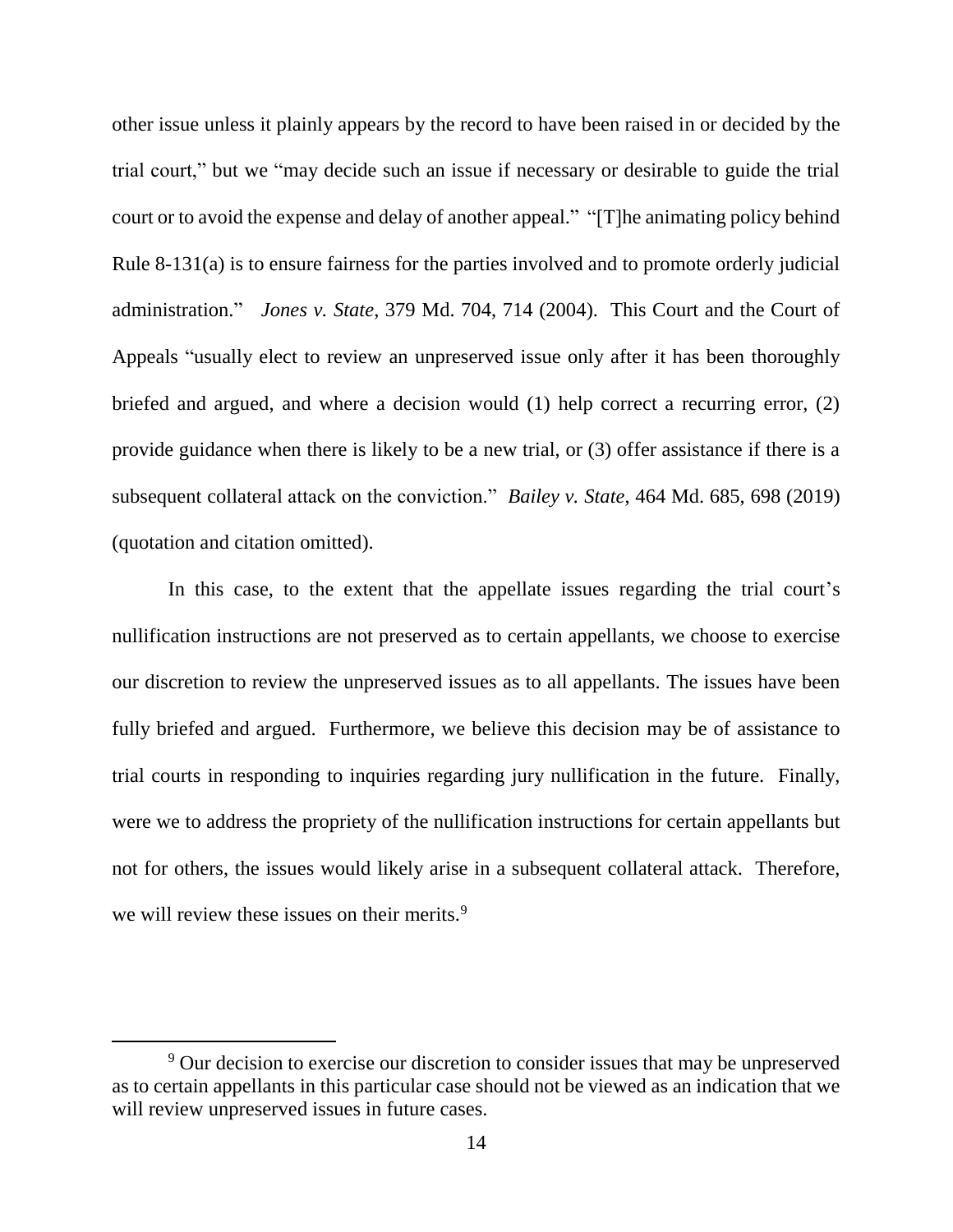### *C. Standard of Review for Jury Instructions*

When reviewing a trial court's decision to propound a particular jury instruction, we apply the abuse of discretion standard. *Appraicio v. State*, 431 Md. 42, 51 (2013). When considering whether the trial court abused its discretion in this context, we consider whether: (1) the instruction is a correct statement of law; (2) the instruction is applicable to the facts of the case; and (3) the content of the instruction was fairly covered elsewhere in instructions actually given. *Carroll v. State*, 428 Md. 679, 689 (2012) (quotations and citations omitted). A trial court has no discretion to give a legally incorrect jury instruction. *Armacost v. Davis*, 462 Md. 504, 523 (2019) ("A trial court abuses its discretion if it commits an error of law in giving a particular jury instruction.").

The Court of Appeals has explained that "[t]rial judges walk a fine line when answering questions posed by jurors during the course of their deliberations. Any answer given must accurately state the law and be responsive to jurors' questions without invading the province of the jury to decide the case." *Appraicio*, *supra*, 431 Md. at 44. The trial judge must give instructions that are "correct statement[s] of the law and . . . applicable under the facts of the case" and "must respond to a question from a deliberating jury in a way that clarifies its confusion, such that the judge's response is not ambiguous or misleading." *State v. Bircher*, 446 Md. 458, 463-64 (2016). The Court of Appeals has further instructed that "[a] trial judge, moreover, should avoid answering questions in a way that improperly comments on the evidence and invades the province of the jury to decide the case." *Id.* at 465. We shall keep these principles in mind when evaluating the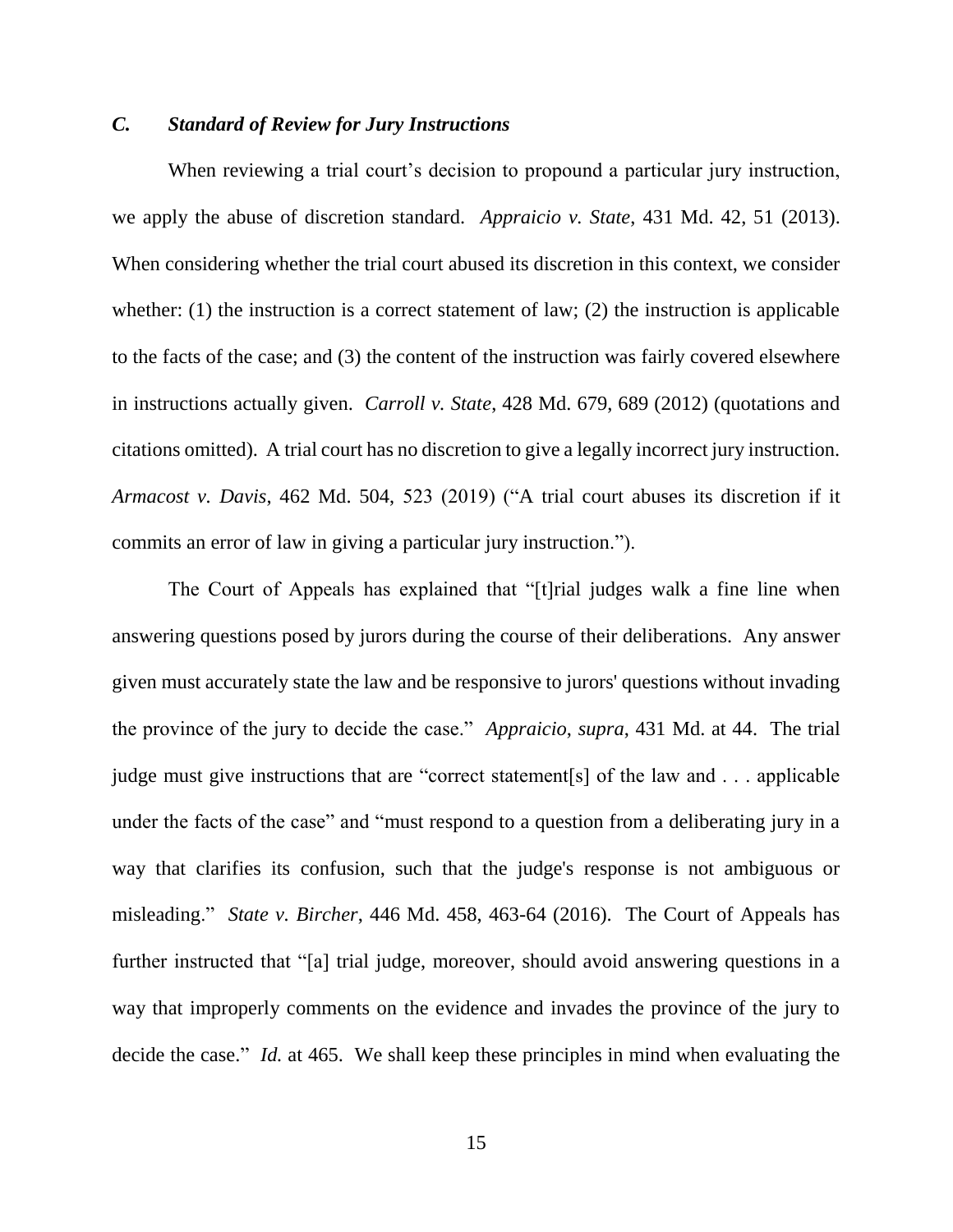instructions propounded by the trial court in response to the jury's questions regarding its power to nullify.

When assessing the appropriateness of the trial court's instructions, we shall focus on the following specific portions of the trial court's Second and Third Nullification Instructions:<sup>10</sup>

- Jury nullification, a juror's knowing and deliberate rejection of the evidence or refusal to apply the law, that's considered jury nullification.
- You may not use or implement or resort to jury nullification.
- [Jury nullification] is improper, contrary to the law and would be a violation of your oath to 'truly try to reach a verdict according to the evidence.'
- [N]ullification would violate this Court's order ....

 $\overline{a}$ 

- Here's what jury nullification is . . . And the answer is no, you can't have jury nullification.
- To say you can do jury nullification would be a miscarriage of justice . . . .
- [N]ullification shouldn't even be a consideration.

Because the appellants have focused their appellate argument on whether the definition of jury nullification in the Second Nullification Instruction, as well as the Third Nullification Instruction, contained inaccurate statements of law, we shall not address the legal correctness of other portions of the Second Nullification Instruction.

<sup>10</sup> When arguing that the court's Second Nullification Instruction contained an inaccurate statement of law, the appellants focus specifically on the court's definition of jury nullification as "a juror's knowing and deliberate rejection of the evidence or refusal to apply the law." We observe that the following portions of the trial court's Second Nullification Instruction are potentially problematic as well: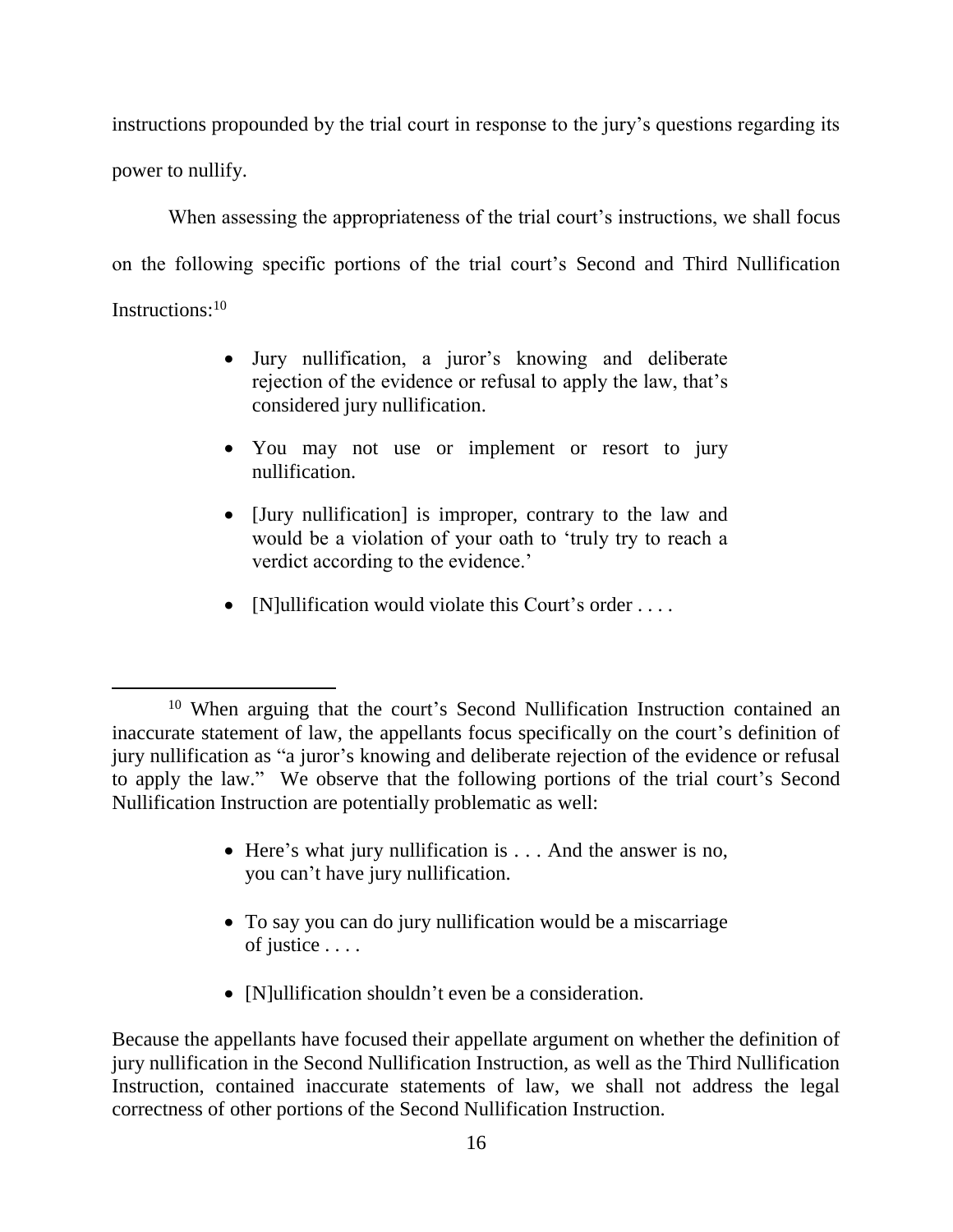Specifically, we shall evaluate whether the above-quoted instructions were legally correct. This is an assessment we undertake *de novo*. *See*, *e.g.*, *Carter v. State*, 236 Md. App. 456, 475, *cert. denied*, 460 Md. 9 (2018) ("Although the overall determination is one of abuse of discretion, we review without deference . . . whether the jury instruction was a correct statement of the law." (internal quotation and citation omitted)).

#### *D. Jury Nullification and the Instructions at Issue in this Appeal*

As we referenced *supra* in footnote 5, Black's Law Dictionary defines jury nullification as "[a] jury's knowing and deliberate rejection of the evidence or refusal to apply the law either because the jury wants to send a message about some social issue that is larger than the case itself or because the result dictated by law is contrary to the jury's sense of justice, morality, or fairness." *Jury Nullification*, Black's Law Dictionary (11th ed. 2019). Juries have engaged in nullification since the founding of the United States. *See generally* Paul Butler*, In Defense of Jury Nullification*, LITIGATION, Fall 2004. Indeed, as the Court of Appeals for the District of Columbia observed in 1972, "[t]he pages of history shine on instances of the jury's exercise of its prerogative to disregard uncontradicted evidence and instructions of the judge," such as in acquittals of prosecutions under the fugitive slave law. *United States v. Dougherty*, 473 F.2d 1113, 1130 (D.C. Cir. 1972). *See also* Bradley J. Huestis, *Jury Nullification: Calling for Candor from the Bench and Bar*, 173 MIL. L. REV. 68, 72-88 (2002) (discussing the history of jury nullification at length).

Jury nullification has long been a controversial concept. Butler, *In Defense of Jury Nullification*, *supra*, at 46-48; *see also Dougherty*, *supra*, 473 F.2d at 1130-37. Some scholars advocate for the use of jury nullification in certain cases, such as in cases involving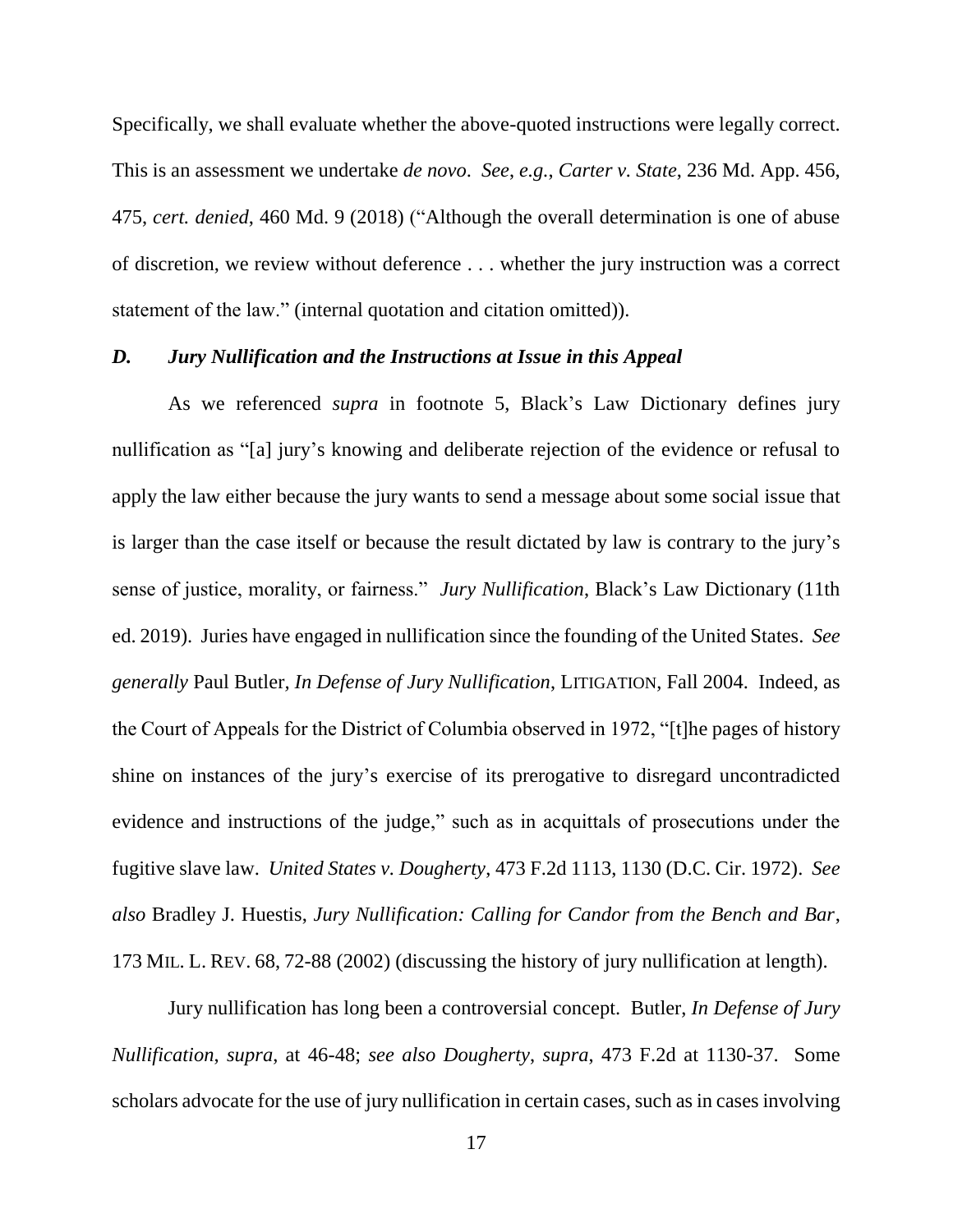African American defendants who are accused of nonviolent drug crimes. Leigh Ainsworth, *Jury Nullification: Fixing the Law When Politicians Won't*, 53 AM. CRIM. L. REV. ONLINE 26, 26 (2016) (citing Paul Butler, *Jurors Need to Take the Law into Their Own Hands*, WASH. POST (Apr. 5, 2016), available at https://www.washingtonpost.com/news/in-theory/wp/2016/04/05/jurors-need-to-take-thelaw-into-their-own-hands/). Other scholars disagree and assert that jury nullification undermines the sanctity of the legal system. *Id.* (citing John W. Bissell, Comments on Jury Nullification, 7 CORNELL J. L. & P. 51, 51 (1997) ("To ignore the law and render an ad hoc decision, which occurs with jury nullification, is a gross perversion of the legal system.")). There are also advocates on either side of the nullification debate who ground their respective arguments on a re-energized interpretation of Maryland's Article 23. *See*, *e.g.*, Paul Butler, Racially Based Jury Nullification: Black Power in the Criminal Justice System, 105 YALE L.J. 677, 704 n.147 (1995) (discussing Maryland's Article 23 in support of his argument *for* jury nullification); Richard St. John, License to Nullify: The Democratic and Constitutional Deficiencies of Authorized Jury Lawmaking, 106 YALE L.J. 2563, 2569-71 (1997) (discussing Maryland's Article 23 in support of his argument *against* jury nullification). $^{11}$ 

The power of juries to nullify is well-established and long-acknowledged. The United States Supreme Court addressed jury nullification over a century ago in the case of

<sup>&</sup>lt;sup>11</sup> For additional scholarship on jury nullification, see Teresa L. Conaway, Carol L. Mutz, & Joann M. Ross, Jury Nullification: A Selective Annotated Bibliography, 39 VAL. U.L.REV. 393 (2004).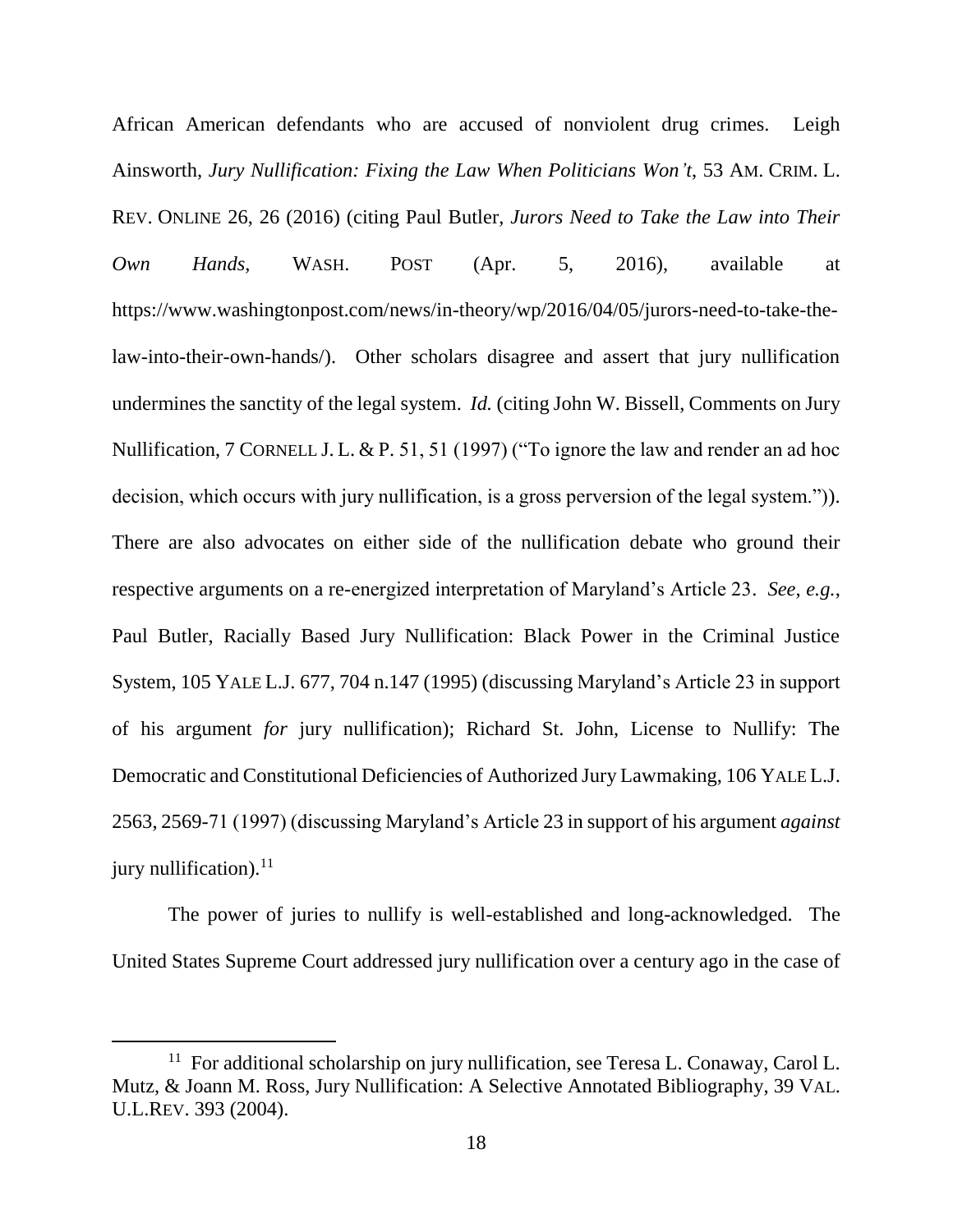Sparf v. United States, 156 U.S. 51 (1895).<sup>12</sup> In Sparf, the Supreme Court observed that juries have the "physical power" to disregard the law, but do not "have the moral right to decide the law according to their own notions of pleasure." *Id.* at 74. Federal appellate courts have held that, although jurors have the power to nullify a verdict, "neither the court nor counsel should encourage jurors to exercise this power." *See*, *e.g.*, *United States v. Sepulveda*, 15 F.3d 1161, 1190 (1st Cir. 1993) (citing *United States v. Trujillo*, 714 F.2d 102, 106 (11th Cir. 1983)). The United States Court of Appeals for the Second Circuit has further explained that, although it is well-established that juries have the power to nullify, that power should not be "encourage[d] or permit[ted]" by a judge "if it is within [the judge's] authority to prevent." *United States v. Thomas*, 116 F.3d 606, 615 (2d Cir. 1997). 13

<sup>&</sup>lt;sup>12</sup> *Sparf* specifically carved out an exception from its holding for states, like Maryland, that have (or had) a contrary constitutional provision. *Sparf*, *supra*, 156 U.S. at 102 ("[W]here the matter is not controlled by express constitutional or statutory provisions, it cannot be regarded as the right of counsel to dispute before the jury the law as declared by the court."). As such, we understand *Sparf* (and the lower federal court cases that follow it), not binding, but persuasive authority worthy of our consideration.

<sup>13</sup> The issue before the court in *Thomas* was whether a juror may be dismissed for "just cause" under Federal Rule of Criminal Procedure 23(b) for "engag[ing] in 'nullification' - the intentional disregard of the law as stated by the presiding judge - during the course of deliberations." 116 F.3d at 608. Several other members of the jury had raised wide-ranging complaints about a juror to the court, and the court investigated the complaints by conducting in camera, off-the-record interviews with each juror. *Id.* at 610. After completing the interviews, the trial judge concluded that the juror's "motives [we]re immoral" and that the juror was "refusing to convict 'because of preconceived, fixed, cultural, economic, [or] social . . . reasons that are totally improper and impermissible.'" *Id.* The trial court subsequently dismissed the juror; the remaining eleven jurors continued to deliberate and ultimately reached a verdict.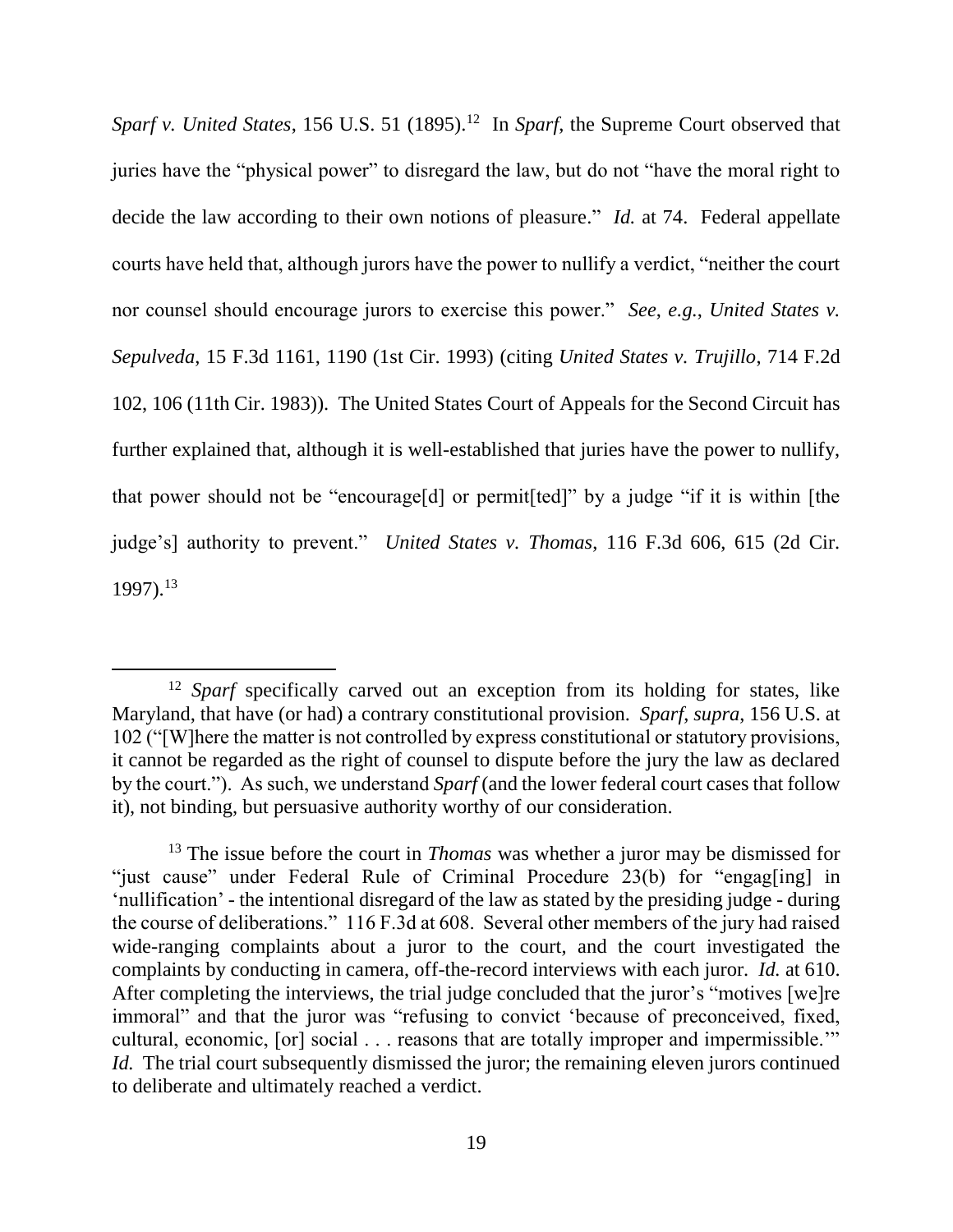Maryland appellate courts have held, consistent with federal courts, that it is not proper for an attorney to argue jury nullification to a jury. *E.g.*, *Blackwell v. State*, 278 Md. 466, 479 (1976) (holding that the defense may not argue nullification to the jury and explaining that the law "does not confer upon [the jury] untrammeled discretion to enact new law or to repeal or ignore clearly existing law as whim, fancy, compassion or malevolence should dictate, even within the limited confines of a single criminal case") (quotation and citation omitted); *Thomas v. State*, 29 Md. App. 45, 52 (1975) (affirming trial court's ruling prohibiting an appellant from presenting a jury nullification argument in closing argument).

It has also been held improper for trial courts to instruct juries that the court's instructions are "merely advisory" and that the jury is free to disregard them. *Montgomery v. State*, 292 Md. 84, 91 (1981). Article 23 of the Maryland Declaration of Rights provides that "[i]n the trial of all criminal cases, the Jury shall be the Judges of Law, as well as of fact . . . ." Md. Const. Decl. of Rts. art. 23. Prior to 1980, Maryland trial courts regularly

On appeal, the United States Court of Appeals for the Second Circuit explained that a juror's unwillingness to follow the law is an appropriate basis for a "for cause" strike during jury selection and held that "a juror's purposeful refusal to apply the law as set forth in a jury charge" that becomes known to the judge during the course of trial similarly "constitutes an appropriate basis for that juror's removal." *Id.* at 617. Nonetheless, the court held that the trial court's dismissal of the juror was inappropriate because the evidence in the record did not conclusively establish that the juror intended to disregard the law, but rather, "the record evidence raise[d] a possibility that the juror was simply unpersuaded by the Government's case against the defendants." *Id.* at 624. The court discussed at length "[t]he need to protect the secrecy of jury deliberations" and limits on "the court's investigatory powers where the asserted basis for a deliberating juror's possible dismissal is the juror's alleged bias or partiality in joining or not joining the views of his colleagues" but did "not reach the question of whether the court's inquiries were themselves sufficiently intrusive to constitute reversible error." *Id.* at 620, 624.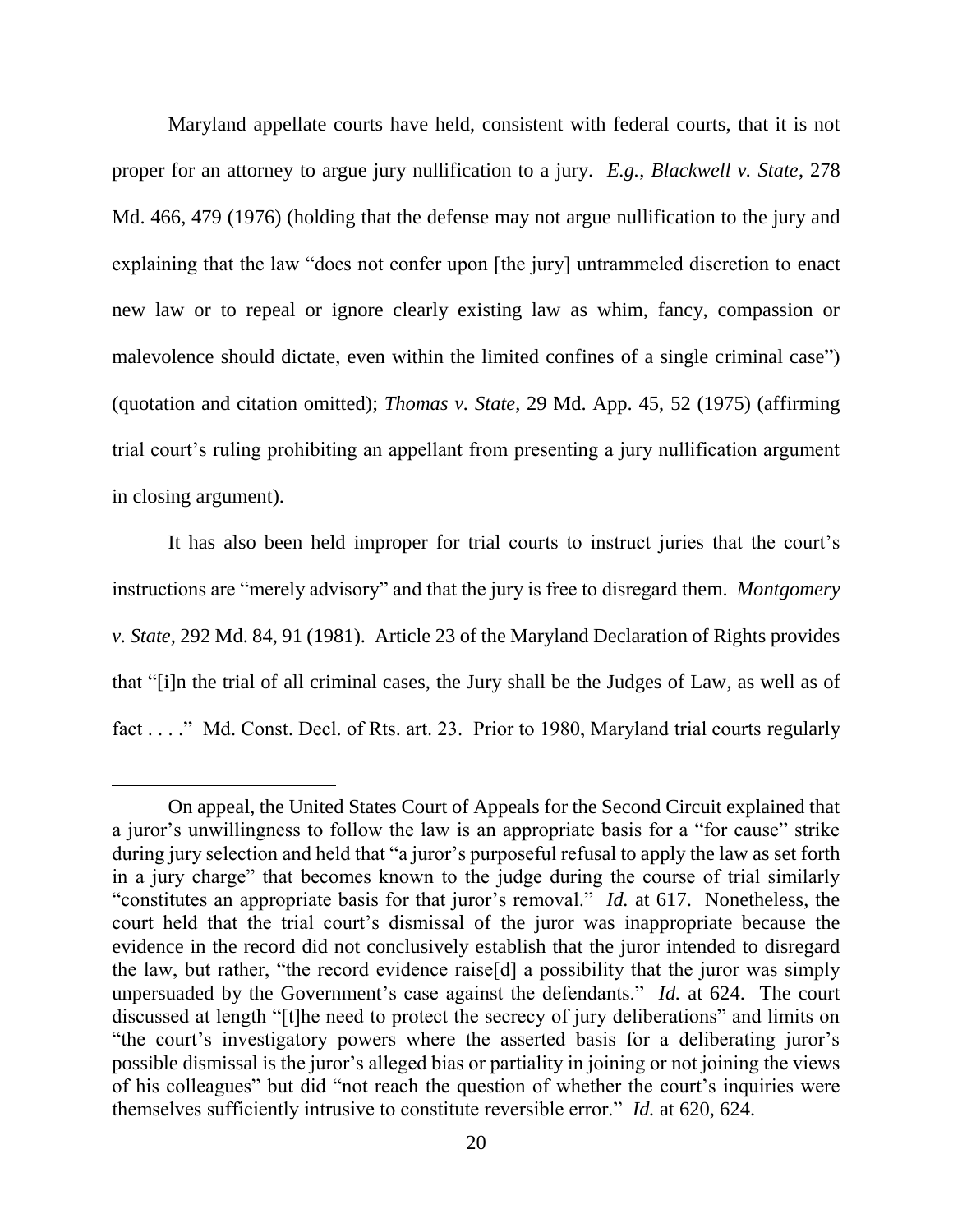instructed jurors that they were the judge of the law as well as the facts, and that the court's instructions about the law were merely advisory. *Kazadi v. State*, \_\_\_\_ Md. \_\_\_\_, No. 11, Sept. Term, 2019, Slip Op. at 18 (Ct. of App. Jan. 24, 2020) ("For more than a century after 1851, it was common practice for trial courts to instruct jurors that they were the judges of both the law and the facts, and that the jury instructions were 'advisory only.'"). *See also Montgomery, supra,* 292 Md. at 86-87; *Stevenson v. State,* 289 Md. 167, 171 (1980).<sup>14</sup>

In 1981, the Court of Appeals held that "advisory only" instructions were unconstitutional because certain instructions are "not advisory" and "cannot be the subject of debate by counsel before the jury." *Montgomery*, *supra*, 292 Md. at 91. The Court explained that there are "bedrock characteristics" of the American criminal justice system that are "indispensable to the integrity of every criminal trial" and that instructions on these matters cannot be considered advisory. *Id.* The "bedrock characteristics" identified by the Court of Appeals are:

> (1) The accused is presumed innocent until proved guilty by the State by evidence beyond a reasonable doubt.

> (2) The State has the burden to produce evidence of each element of the crime establishing the defendant's guilt.

> (3) The defendant does not have to testify and the jury may infer no guilt because of his silence.

<sup>14</sup> In *Unger v. State*, 427 Md. 383, 391 (2012), the Court of Appeals overruled *Stevenson* and *Montgomery* to the extent they held that the new interpretation of Article 23 did not delineate a new substantive standard. In *Unger*, the Court of Appeals held that the *Stevenson* and *Montgomery* opinions substantially changed the state constitutional standard embodied in Article 23 and, therefore, failure to object to advisory only jury instructions prior to *Stevenson* did not constitute a waiver for purposes of collateral review.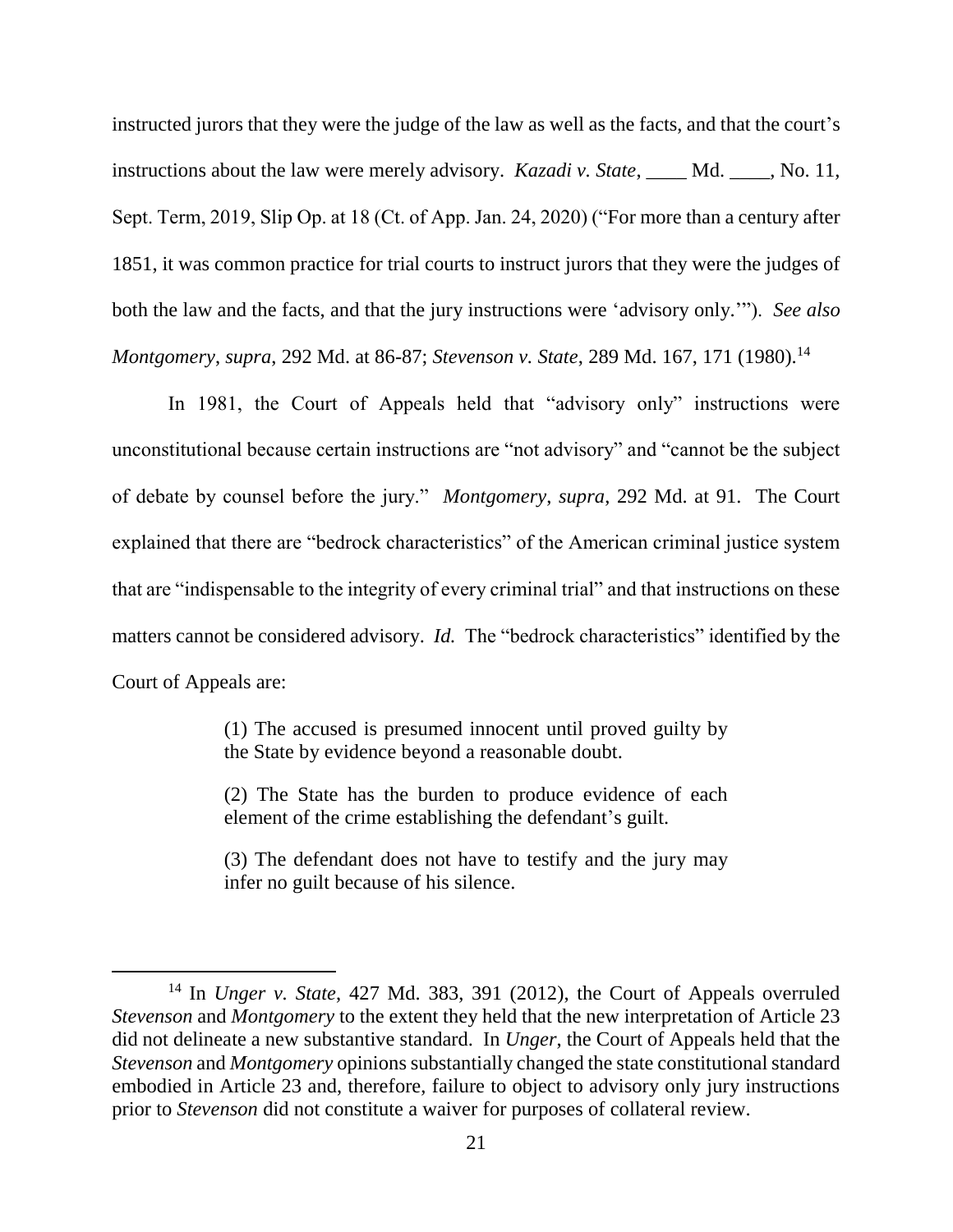(4) The evidence to impeach the defendant bears only on his credibility and may not be used to prove the substance of the offense.

(5) The evidence is limited to the testimony (and reasonable inferences therefrom) and the exhibits admitted into evidence.

(6) Evidence does not include the remarks of the trial judge nor the arguments of counsel.

*Id.* 

 $\overline{a}$ 

Instructions on these bedrock characteristics are "binding" because they are the "guidelines of due process to which every jury is required to adhere." *Id.* The Court of Appeals explained that the court's instructions are advisory only in "those instances when the jury is the final arbiter of the law of the crime. Such instances arise when an instruction culminates in a dispute as to the proper interpretation of the law of the crime for which there is a sound basis." *Id.* at 89. The Court of Appeals has reiterated that "jury instructions on fundamental rights, such as the presumption of innocence, the burden of proof, and the right not to testify, 'are not the law of the crime[, and] they are not advisory[.]'" *Kazadi*, *supra*, Slip Op. at 40 (quoting *Montgomery*, *supra*, 292 Md. at 91).<sup>15</sup>

Our review of the law discussed above makes clear that it is improper for parties to argue nullification to the jury and for the trial court to expressly instruct the jury that it is

<sup>&</sup>lt;sup>15</sup> In *Kazadi*, the Court of Appeals once again addressed the binding nature of jury instructions regarding the presumption of innocence, the burden of proof, and the defendant's right not to testify, which the Court described as "long-standing fundamental rights critical to a fair jury trial in a criminal case." Slip Op. at 43. The Court held that, "[o]n request, during voir dire, a trial court must ask whether any prospective jurors are unwilling or unable to comply with the jury instructions on the presumption of innocence, the burden of proof, and the defendant's right not to testify." *Id.* at 45.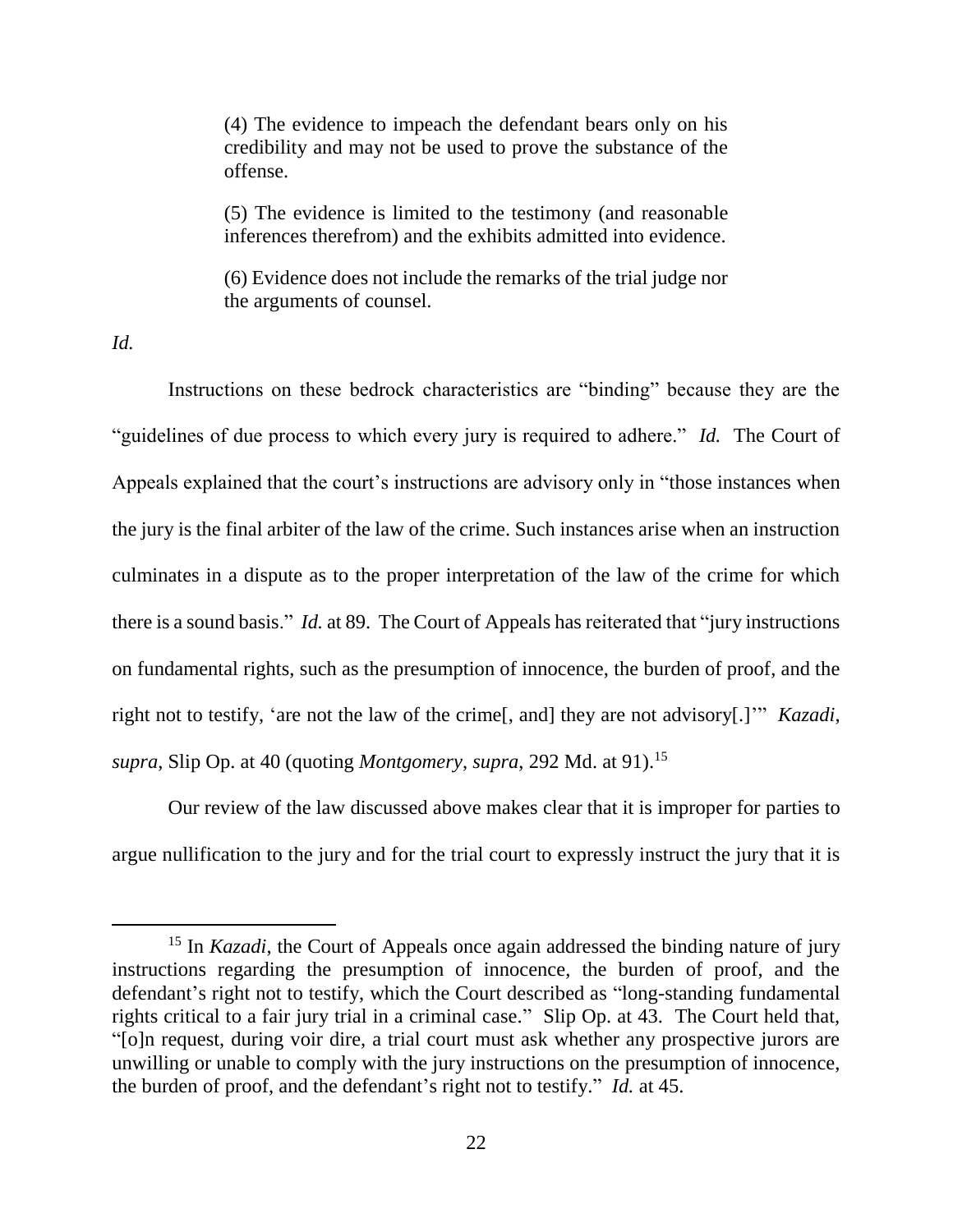permitted to disregard the court's instructions on the law. The cases do not, however, directly address how a trial court should respond when a jury specifically inquires about its power to nullify. We must look to additional authority as we attempt to glean the answer to our inquiry.

This Court and the Court of Appeals have acknowledged the jury's power to nullify in various contexts and have not held that juries are prohibited from using jury nullification. For example, the Court of Appeals acknowledged the jury's power to nullify a verdict, albeit in *dicta*, in the case of *Chambers v. State*, 337 Md. 44, 48 (1994). In *Chambers*, the Court evaluated the appropriateness of giving of a mercy instruction to the jury.<sup>16</sup> *Id.* at 45-53. The Court of Appeals held that a mercy instruction should not be given because it was "not the traditional office of the jury to consider mercy," but observed that "[j]uries may have statutory power over punishment in some cases . . . and **they always have the ability to nullify the application of the criminal law to a particular defendant**." *Id.* at 51 (emphasis supplied). $17$ 

<sup>16</sup> At issue in *Chambers* was the former Rule 4-237(f), which provided: "A jury may recommend that the court show mercy to a defendant. The recommendation is not part of the verdict and is not binding upon the court." *Chambers*, *supra*, 337 Md. at 45 n.1 (quoting the former Rule 4-237(f)).

<sup>17</sup> The State urges us to dismiss the *Chambers* Court's reference to a jury's power to nullify because it is *dicta*. To be sure, the statement is not binding, but we do consider it to be persuasive and helpful to our analysis given the limited binding authority on the issue at hand. *See Bowers v. State*, 227 Md. App. 310, 321 (2016) ("'*Obiter dictum*' is typically a judicial comment 'that is unnecessary to the decision in the case and therefore not precedential (although it may be considered persuasive).'" (quoting Black's Law Dictionary 1240 (10th ed.2014)).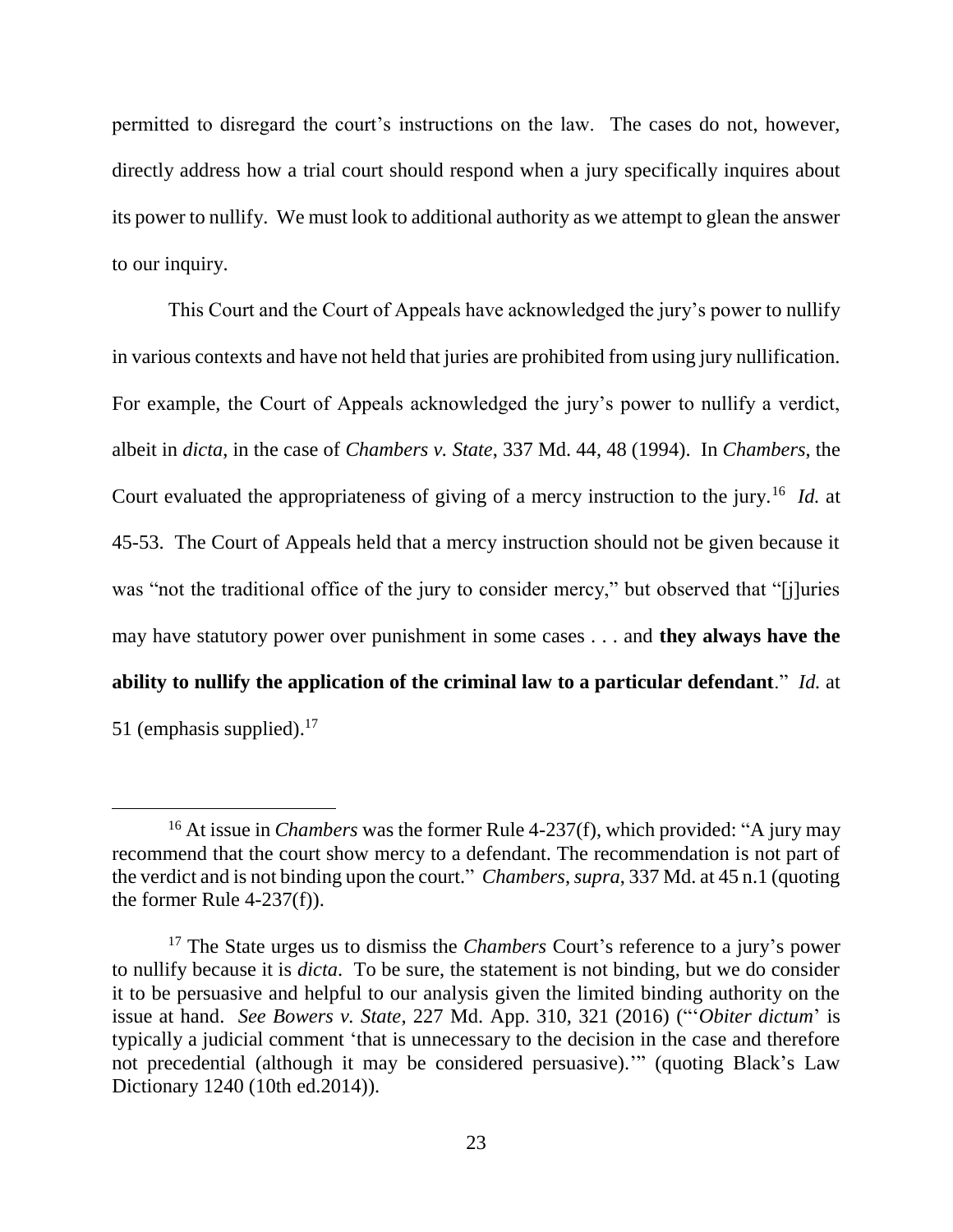The Court of Appeals' jurisprudence on inconsistent verdicts in criminal cases further reflects acknowledgment by the Court that juries, in some instances, reach verdicts contrary to the evidence not because the jury disagrees with or is unpersuaded by the evidence presented, but because a conviction is not consistent with the jury's sense of morality or fairness. In *McNeal v. State*, 426 Md. 455, 459 (2012), the Court of Appeals held that "illogical or factually inconsistent" jury verdicts are permitted in criminal cases. In reaching this holding, the Court considered various reasons juries might reach inconsistent verdicts, including internal negotiations, compromise, mistakes, or -- most relevant to our analysis here -- lenity.<sup>18</sup> *Id.* at 472. The Court quoted *United States v. Powell*, 469 U.S. 57, 65 (1984), for the principle that "jury lenity . . . has been recognized by courts and commentators as the 'jury's historic function, in criminal trials, as a check against arbitrary or oppressive exercises of power by the Executive Branch.'" *McNeal*, *supra*, 426 Md. at 472.

The Maryland Pattern Jury Instruction on the presumption of innocence and reasonable doubt does not directly address the jury's nullification power, but it serves as an additional persuasive resource for our analysis:

> The defendant is presumed to be innocent of the charges. This presumption remains throughout every stage of the trial and is

<sup>&</sup>lt;sup>18</sup> We emphasize that, for our purposes, the phrases "jury lenity" and "jury nullification" mean approximately the same thing. Black's Law Dictionary defines "lenity" as "[t]he quality, state, or condition of being lenient; mercy or clemency." *Lenity*, Black's Law Dictionary (11th ed. 2019). The terms have been used interchangeably to mean a jury's power to reach a verdict contrary to the evidence for reasons of mercy or justice. *See*, *e.g.*, *United States v. Thomas*, 116 F.3d 606, 615 (2d. Cir. 1997) (referring to "the power of juries to 'nullify' or exercise a power of lenity").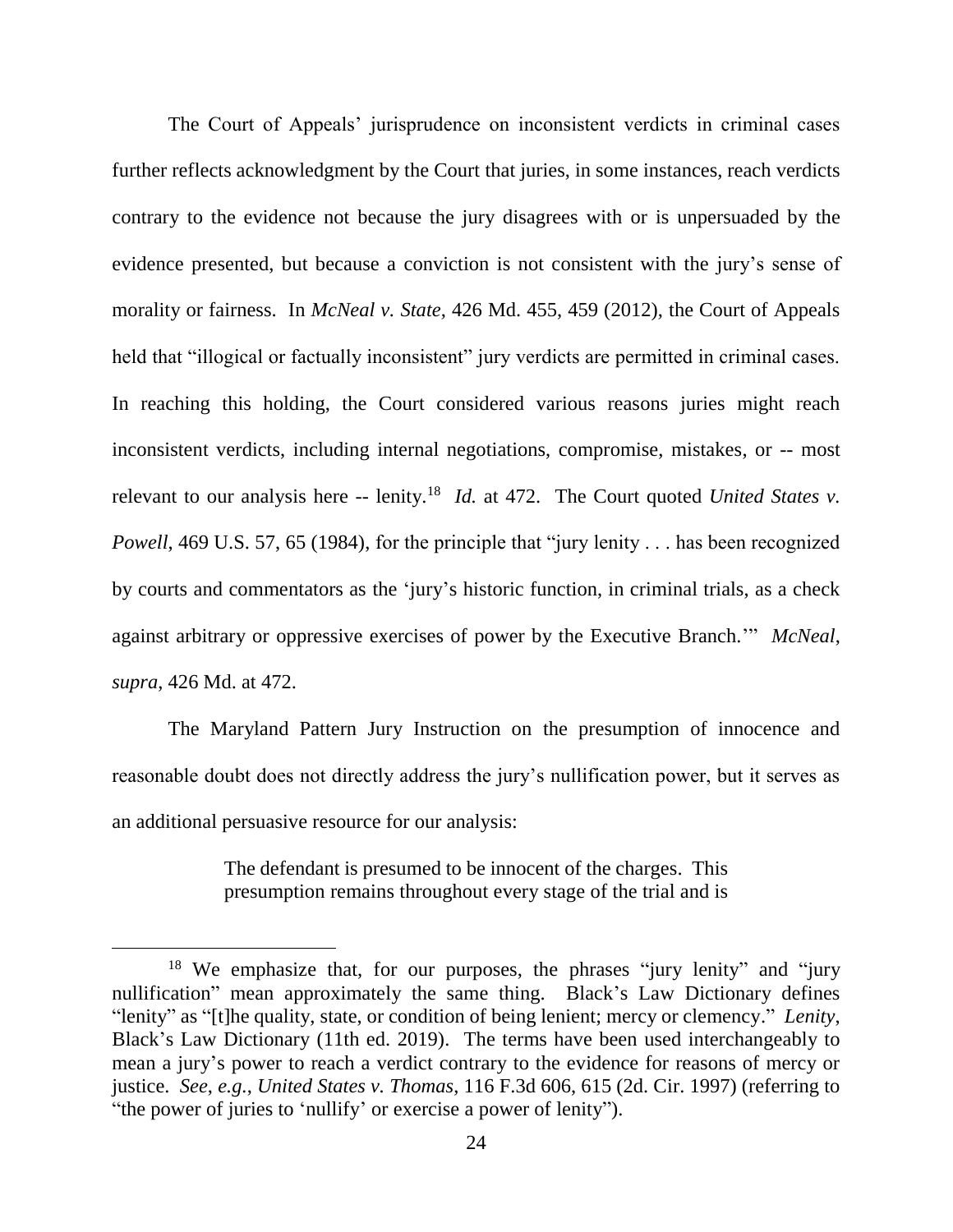not overcome unless you are convinced beyond a reasonable doubt that the defendant is guilty.

The State has the burden of proving the guilt of the defendant beyond a reasonable doubt. This means that the State has the burden of proving, beyond a reasonable doubt, each and every element of the crime [crimes] charged. The elements of a crime are the component parts of the crime about which I will instruct you shortly. This burden remains on the State throughout the trial. The defendant is not required to prove [his] [her] innocence. However, the State is not required to prove guilt beyond all possible doubt or to a mathematical certainty. Nor is the State required to negate every conceivable circumstance of innocence.

A reasonable doubt is a doubt founded upon reason. Proof beyond a reasonable doubt requires such proof as would convince you of the truth of a fact to the extent that you would be willing to act upon such belief without reservation in an important matter in your own business or personal affairs. If you are not satisfied of the defendant's guilt to that extent for each and every element of a [the] crime charged, then reasonable doubt exists and the defendant **must** be found not guilty of that [the] crime.

Maryland Criminal Pattern Jury Instructions (2d ed. 2018) 2:02 (emphasis supplied). The

pattern jury instruction specifically mandates that a "defendant must be found not guilty"

in the presence of reasonable doubt. The instruction, however, is entirely silent as to what

a jury is or is not required to do in the absence of reasonable doubt.<sup>19</sup>

<sup>&</sup>lt;sup>19</sup> At least one court has characterized a somewhat similar pattern jury instruction as "the equivalent of a jury nullification instruction." *State v. Prudent*, 161 N.H. 320, 324-25 (2010). The New Hampshire pattern instruction at issue in *Prudent* provided that a jury "must" find a defendant not guilty in the presence of reasonable doubt, but only "should" find a defendant guilty in the absence of reasonable doubt. The Supreme Court of New Hampshire explained that "the effect of 'should' in the charge provides the equivalent of a jury nullification instruction that even if the jurors found that the State proved beyond a reasonable doubt all the elements of the offense charged, they could still acquit the defendant." *Id.*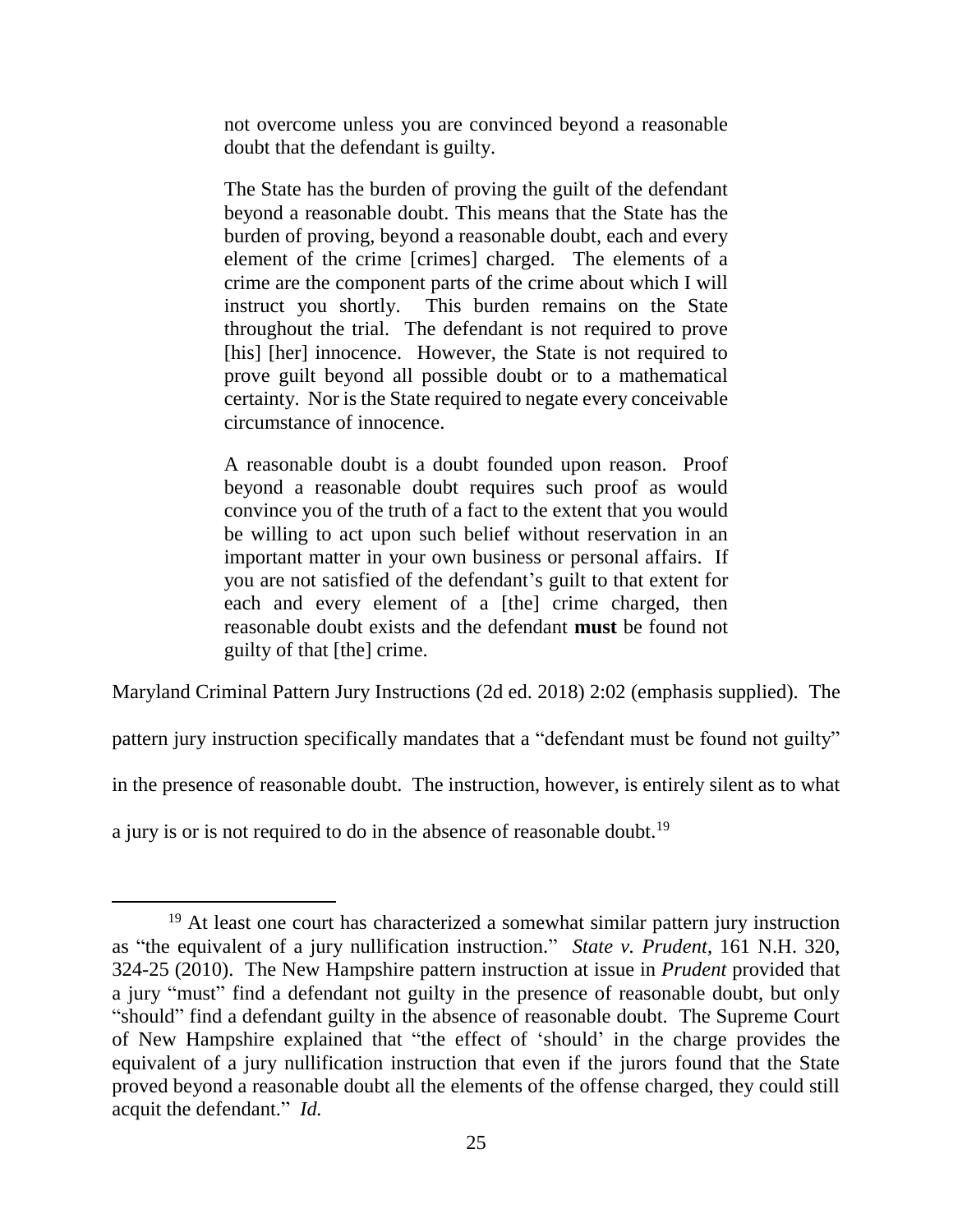Having set forth the law and persuasive authority relevant to the issue of jury nullification, we are left to determine how to reconcile the following principles which we derived from the above-quoted authority when evaluating the propriety of the instructions at issue in this case: (a) the law is clear that a party may not argue jury nullification to a jury; (b) the law is clear that the trial court may not instruct a jury that it has the power to disregard the law; (c) jury nullification should not be encouraged by a judge if it is within the judge's authority to prevent it; (d) the jury's power to nullify has been long recognized by the Court of Appeals and courts from other jurisdictions; and (e) no law prohibits jurors from engaging in jury nullification or proscribes a consequence for jurors who engage in jury nullification. With these principles in mind, we turn to the specific language of the nullification instructions propounded by the trial court in this case:

- Jury nullification, a juror's knowing and deliberate rejection of the evidence or refusal to apply the law, that's considered jury nullification.
- You may not use or implement or resort to jury nullification.
- [Jury nullification] is improper, contrary to the law and would be a violation of your oath to 'truly try to reach a verdict according to the evidence.'
- [N]ullification would violate this Court's order ....

Our review of the authority discussed *supra* leads us to conclude that the trial court's instructions contained inaccurate statements of law, and, therefore, constituted an abuse of discretion. Specifically, we focus upon the trial court's instructions that engaging in jury nullification is "contrary to the law" and would "violate" a court's order. As we have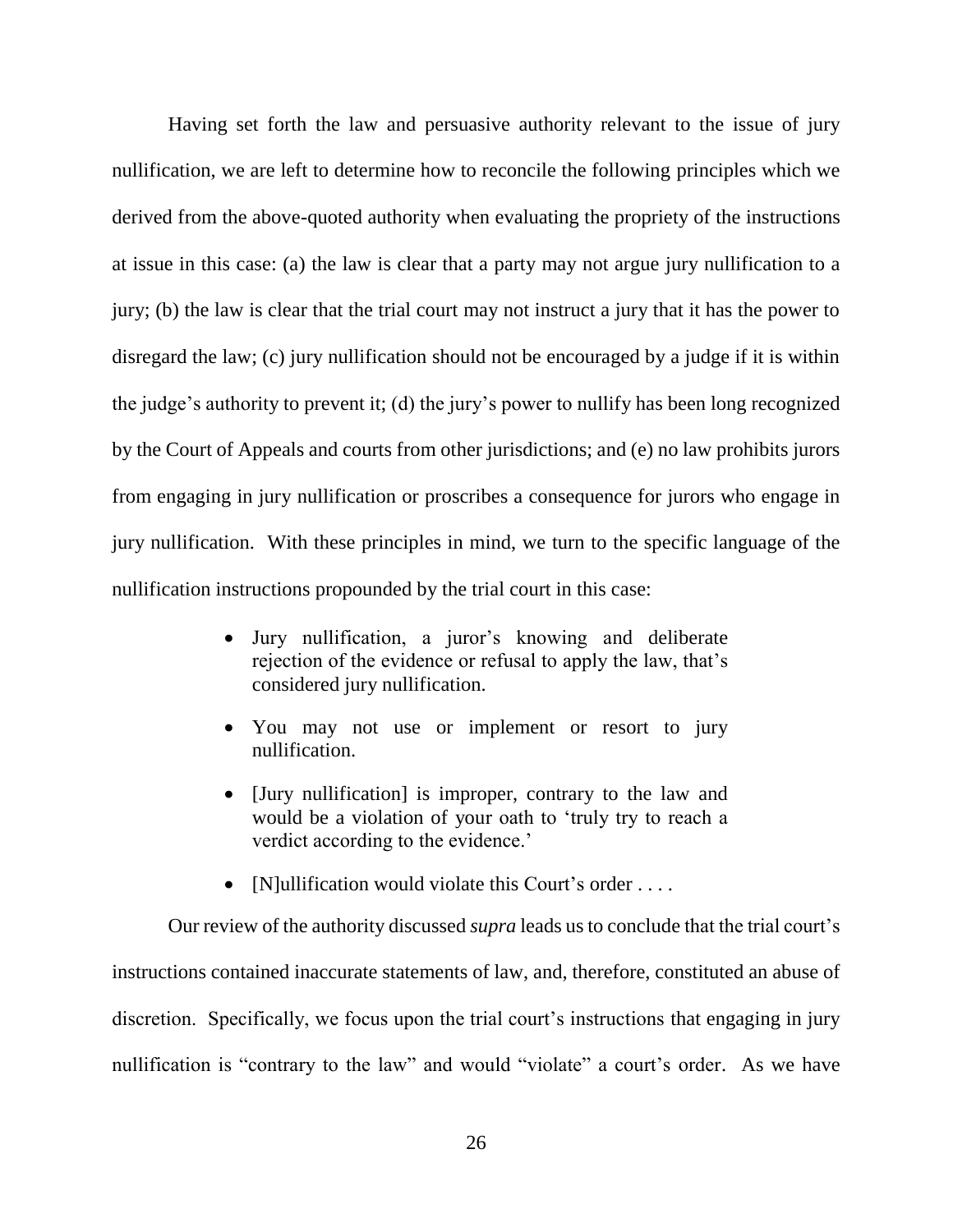discussed, the power of the jury to nullify a verdict is well-established. As such, nullification cannot be said to be "contrary to law." Furthermore, the trial court's instruction that a juror who engaged in nullification would be violating a court order is not an accurate statement of law. The authority discussed *supra* plainly establishes that juries have the power to nullify absent any legal consequences. The trial court's instruction suggested to the jury that jurors could potentially face legal consequences for engaging in jury nullification. There is no legal authority to support such an instruction.

Moreover, the trial court's error in instructing the jury that nullification is "contrary to the law" and would "violate" a court's order was compounded by the court's problematic definition of jury nullification. The trial court defined jury nullification as "a juror's knowing and deliberate rejection of the evidence or refusal to apply the law." As we discussed *supra* in footnote 5, this definition appears to be drawn from the Black's Law Dictionary Definition of jury nullification but is incomplete. The full definition of jury nullification as set forth in Black's Law Dictionary is: "A jury's knowing and deliberate rejection of the evidence or refusal to apply the law either because the jury wants to send a message about some social issue that is larger than the case itself or because the result dictated by law is contrary to the jury's sense of justice, morality, or fairness." *Jury Nullification*, Black's Law Dictionary (11th ed. 2019).

It is the precise motivation for a juror's rejection of the evidence that makes such a rejection of evidence jury nullification, not simply the rejection of evidence itself. It is beyond cavil that it is the jury's role to determine credibility of witnesses, weigh conflicting evidence, and determine what evidence to accept and what to reject. *See*, *e.g.*, *Hunter v.*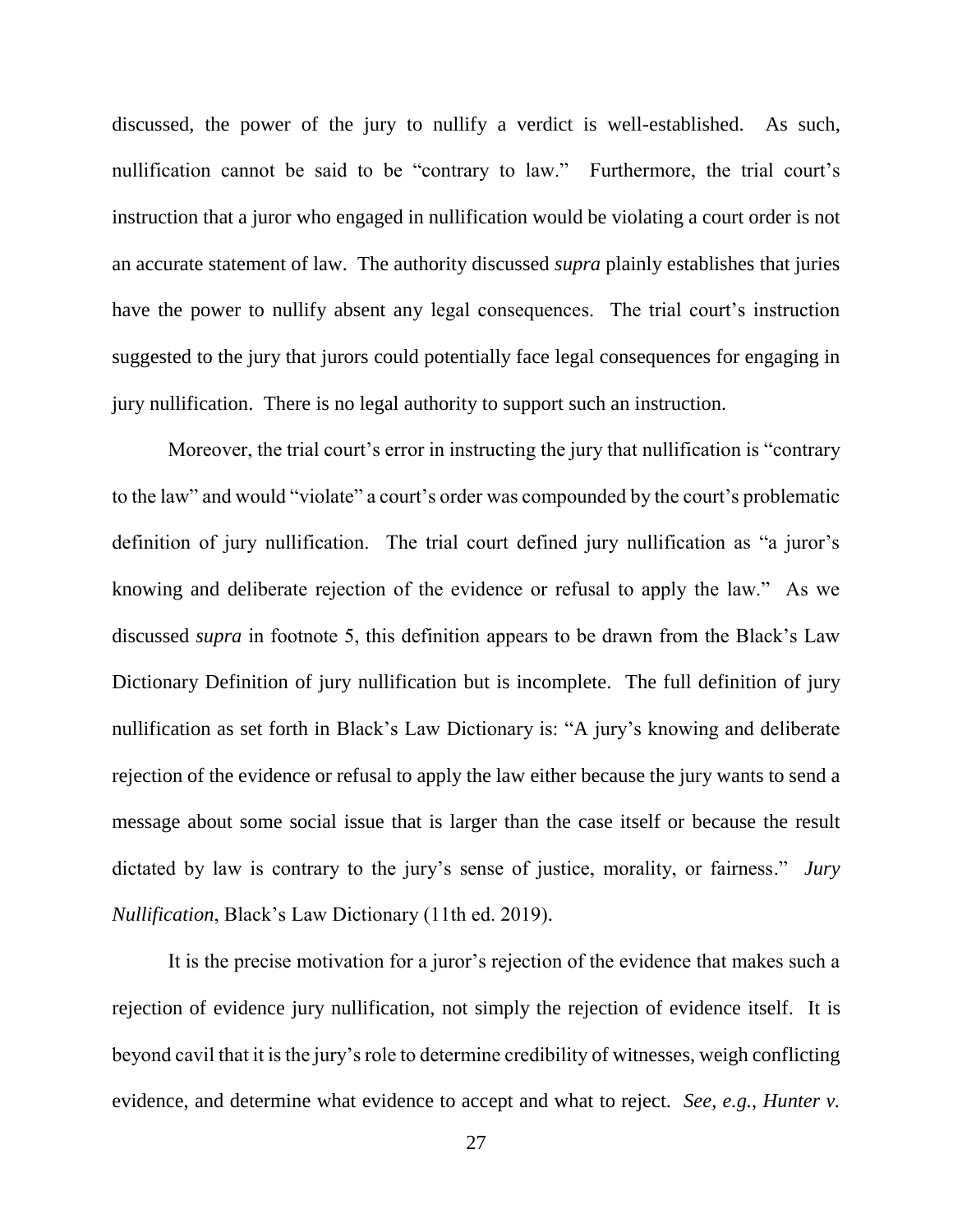*State*, 397 Md. 580, 588 (2007) ("'In a criminal case tried before a jury, a fundamental principle is that the credibility of a witness and the weight to be accorded the witness' testimony are solely within the province of the jury.'") (quoting *Bohnert v. State*, 312 Md. 266, 277 (1988)); *Turner v. State*, 192 Md. App. 45, 81 (2010) ("[T]he jury has the power to decide which testimony to accept and which to reject. In this regard, it may believe part of a particular witness's testimony, but disbelieve other parts of that witness's testimony.") (quoting *Smith v. State*, 176 Md. App. 64, 69 (2007)); *Smiley v. State*, 138 Md. App. 709, 718 (2001) ("[I]t is the jury's task to resolve any conflicts in the evidence and assess the credibility of witnesses."). By instructing the jury that jury nullification, which the court defined as the "knowing and deliberate rejection of the evidence or refusal to apply the law," was contrary to the law and would violate a court order, the trial judge not only provided an instruction containing an inaccurate statement of law but also usurped the jury's role as factfinder.

We recognize that, as a practical matter, trial judges are proverbially caught between a rock and a hard place when faced with a jury question about the power to engage in jury nullification. Trial judges may not instruct juries that they have the power to engage in jury nullification, nor may trial judges instruct juries that they do not have the power to nullify. We find the United States Court of Appeals for the First Circuit's decision in *Sepulveda*, *supra*, 15 F.3d at 1189, instructive on the issue of how a trial judge may appropriately respond to a jury's inquiry about the power of jury nullification.

In *Sepulveda*, counsel for the defendants "invoked the specter of jury nullification" during closing argument and invited the jury to "send out a question" concerning the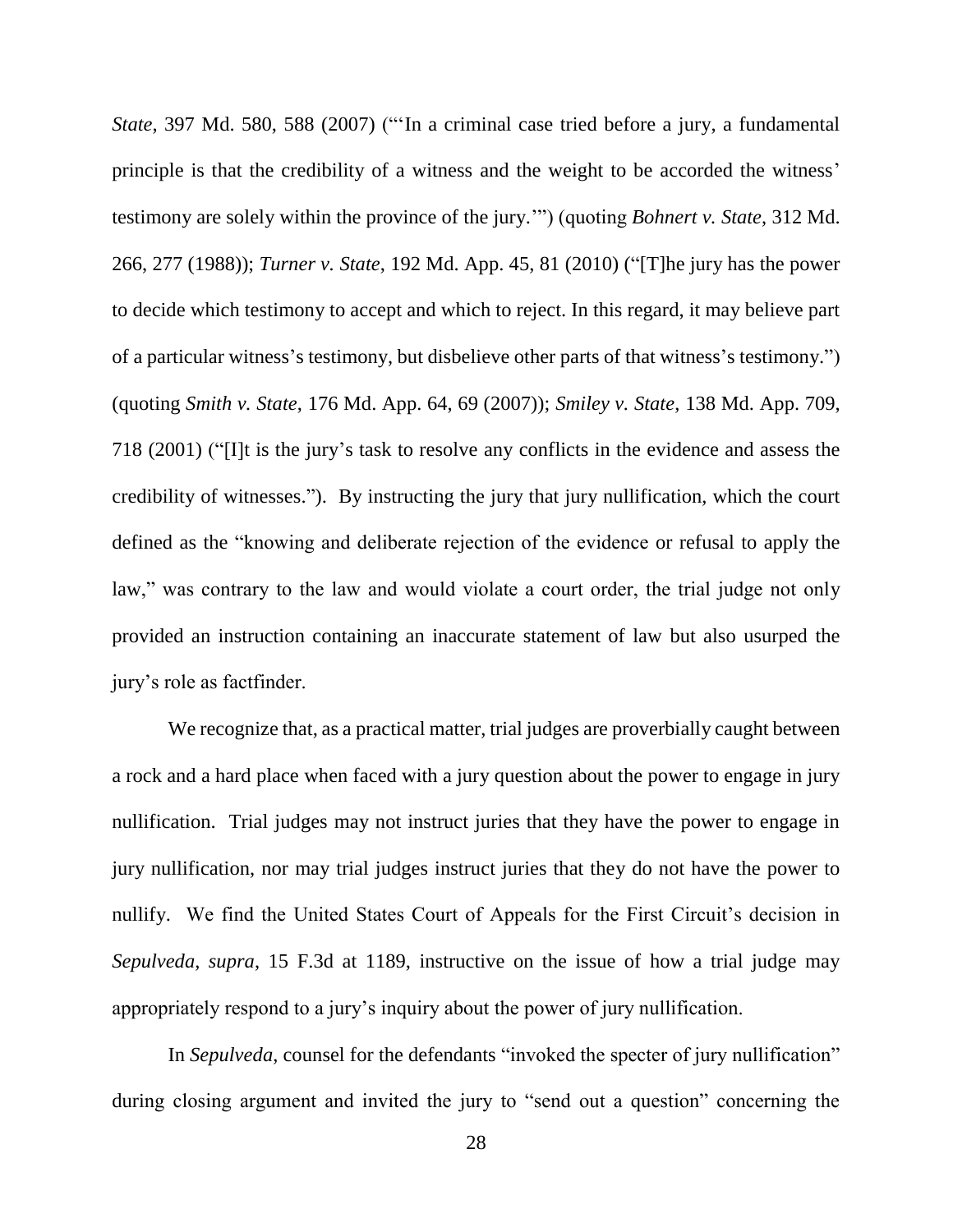doctrine of jury nullification. *Id.* at 1189. The jury subsequently sent a question asking the judge to "[c]larify the law on jury nullification." *Id.* The trial judge responded by instructing the jury as follows, over defense objection:

> Federal trial judges are forbidden to instruct on jury nullification, because they are required to instruct only on the law which applies to a case. As I have indicated to you, the burden in each instance which is here placed upon the Government is to prove each element of the offenses . . . beyond a reasonable doubt, and in the event the Government fails to sustain its burden of proof beyond a reasonable doubt as to any essential element of any offense charged against each defendant, it has then failed in its burden of proof as to such defendant and that defendant is to be acquitted. In short, if the Government proves its case against any defendant, you should convict that defendant. If it fails to prove its case against any defendant you must acquit that defendant.

*Id.* at 1189-90 (ellipses in original).

The United States Court of Appeals for the First Circuit rejected the defendants' argument that the trial court's instruction amounted to a wrongful repudiation of jury nullification. *Id.* at 1190. The court observed that "although jurors possess the raw power to set an accused free for any reason or for no reason, their duty is to apply the law as given to them by the court" but that "neither the court nor counsel should encourage jurors to exercise this power." *Id.* The court further rejected the defendants' assertion that the trial judge "should have stonewalled" in response to the jury's inquiry. *Id.*

The *Sepulveda* court determined that the trial judge's comment was "an accurate recitation of the law and an appropriate rejoinder to the jury's question on nullification." *Id.* The court further explained: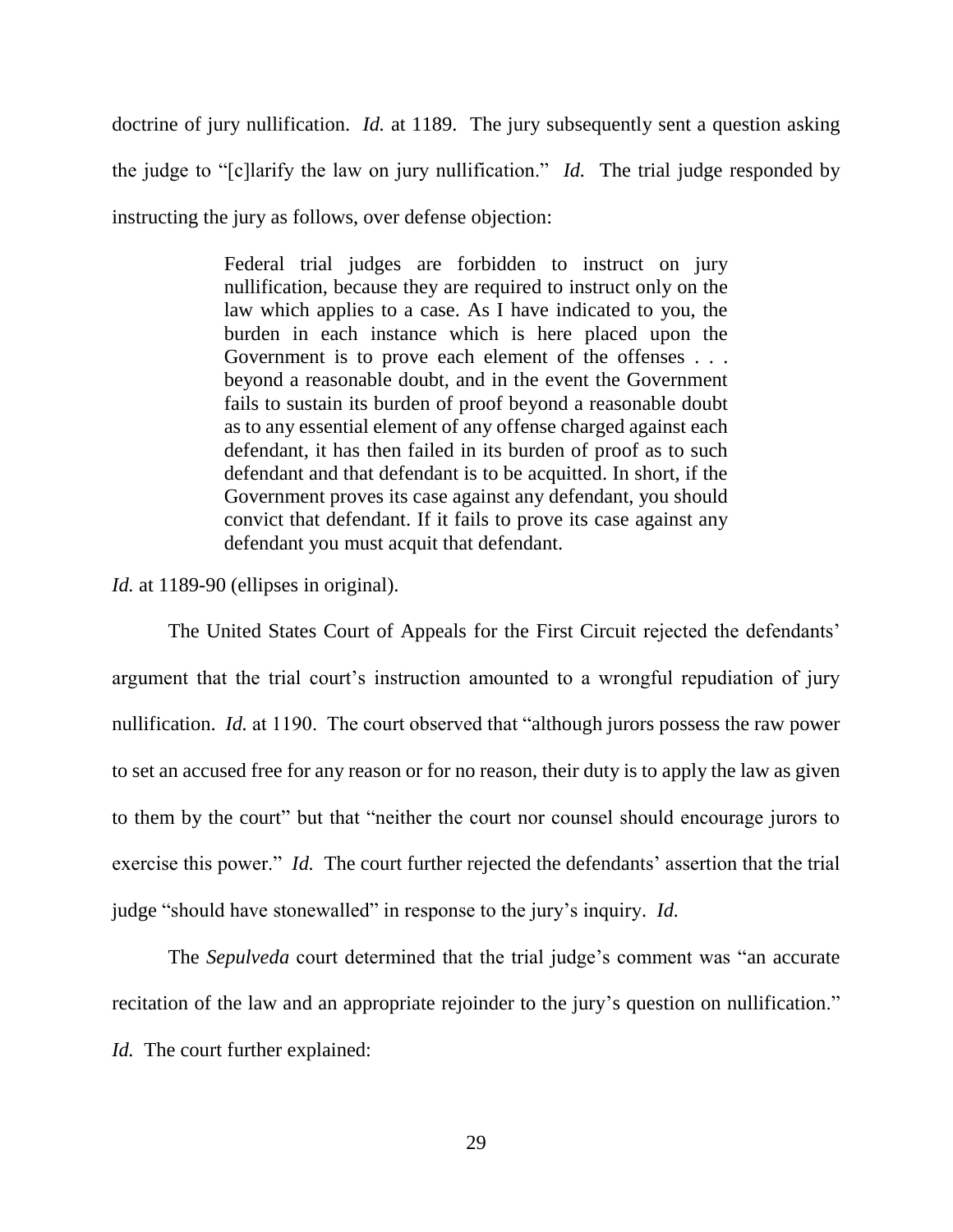The court went on to repeat its earlier instruction that if the government proved its case the jury "should" convict, while if the government failed to carry its burden the jury "must" acquit. This contrast in directives, together with the court's refusal to instruct in any detail about the doctrine of jury nullification, left pregnant the possibility that the jury could ignore the law if it so chose. Whether the jury perceived this possibility or not, no error infiltrated the court's supplemental instruction.

## *Id*.

We are not suggesting that the instruction given by the trial court in *Sepulveda* is the ideal or preferred method of responding to an inquiry from the jury about its power to nullify. Rather, we discuss the instruction at issue in *Sepulveda* because the trial court cogently responded to the jury's question with a legally correct instruction that neither encouraged nor prohibited jury nullification. The court explained why it was unable to instruct on jury nullification, reminded the jury of the applicable burden of proof, and explained that the jury "should convict" if the government proved its case, but "must acquit" if the government failed to prove its case. Critically, the trial court's instruction in *Sepulveda* did not expressly forbid the jury from engaging in jury nullification, nor did the instruction incorrectly advise jurors that they may suffer legal consequences if they do so.

We do not proscribe a particular instruction trial courts must propound when responding to a question about jury nullification. When faced with a question about jury nullification, trial judges may remind jurors of their oath or repeat instructions on reasonable doubt and burden of proof, while avoiding informing jurors that they are prohibited from engaging in jury nullification. Trial judges must, therefore, be careful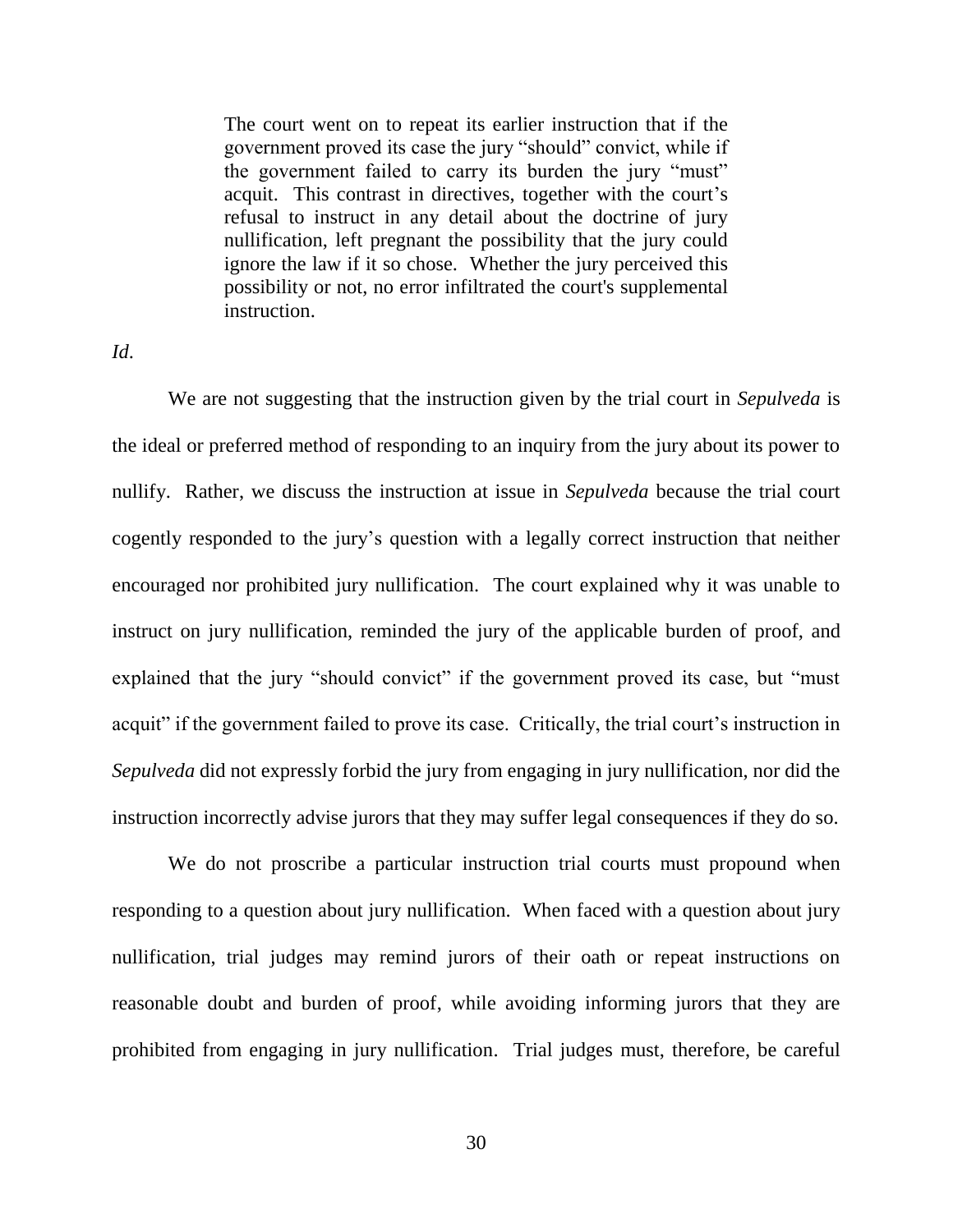when crafting an appropriate response to a particular jury inquiry about nullification to avoid encouraging nullification while also avoiding any misstatements of law.

Finally, we consider whether the appellants have demonstrated prejudice. *See Carter*, *supra*, 236 Md. App. at 475 (explaining that, in the context of erroneous jury instructions, "[t]he complainant bears the burden to show both prejudice and error") (quotation and citation omitted). In this case, we are persuaded that the appellants have demonstrated probable prejudice. After hearing the trial court's Third Nullification Instruction informing the jury that jury nullification is "contrary to law" and would constitute a violation of the court's order, the jury -- which had been previously deadlocked  $\sim$ - soon returned a verdict of guilty for all three appellants.<sup>20</sup> We are persuaded that it is at least probable that a juror who would have otherwise voted to acquit one or more of the appellants on a nullification theory would have changed his or her vote after being informed that nullification was prohibited and would constitute a violation of the court's order. Accordingly, we hold that the trial court's improper jury instructions warrant reversal in this case.

### **II.**

In order to provide guidance upon retrial, we next address whether the trial court correctly denied Appellant Sayles's motion to suppress two photo array identifications. We first set forth the facts and procedural history of the issue.

<sup>&</sup>lt;sup>20</sup> The jury sent multiple notes informing the trial court of a deadlock or partial deadlock on the second and third days of deliberations.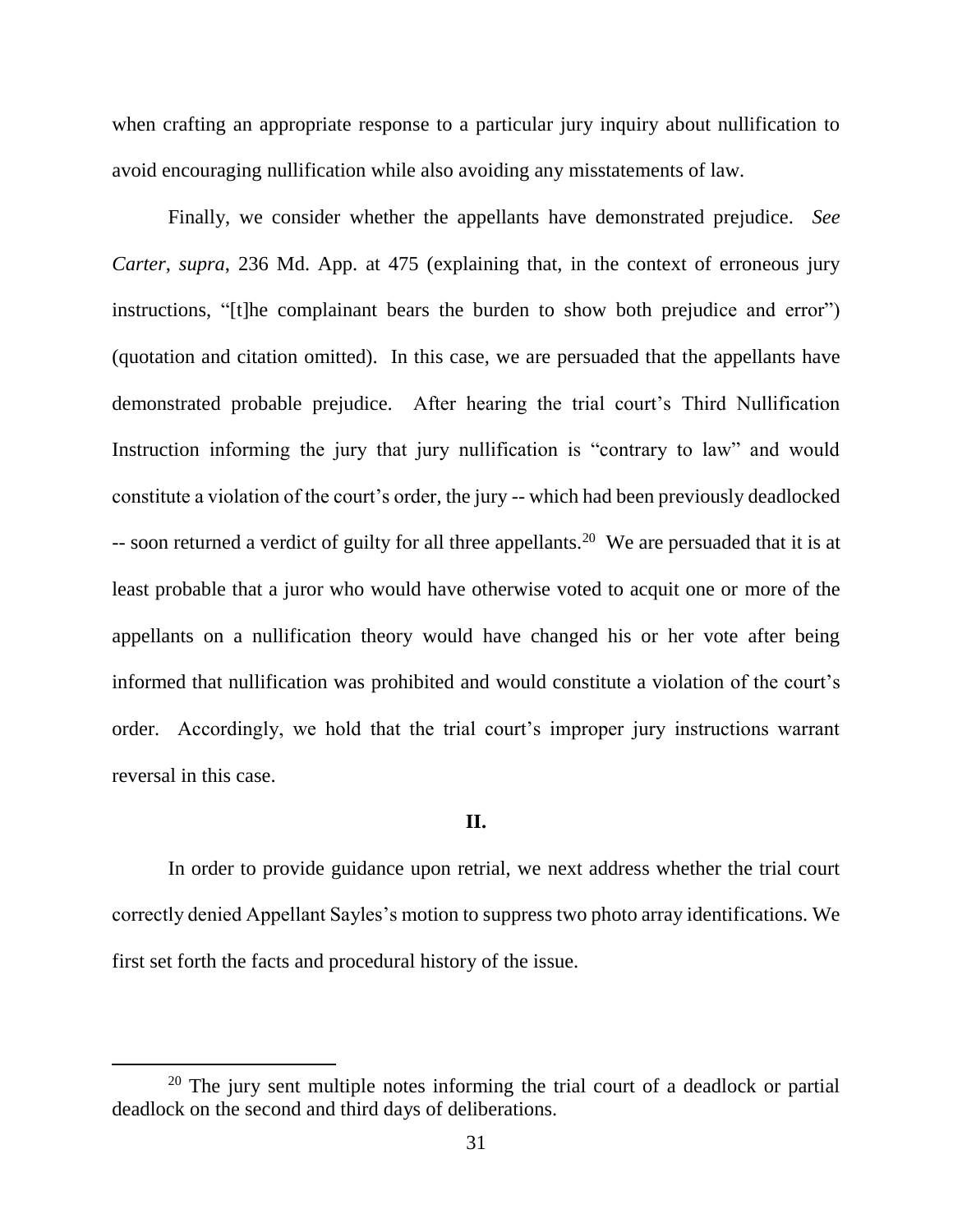The State sought to introduce the photographic identifications of Sayles made by victims Aracely Ochoa and David Rivera. Sayles filed a pretrial motion to suppress the identifications on the basis that the photo array was unduly suggestive. He argued that the tattoos on the faces of the other individuals in the array appeared to be doctored and that the tattoos on Sayles's face were the only ones that appeared to be authentic.

During interviews by detectives, Ms. Ochoa and Mr. Rivera both described one of the suspects as having tattoos on his face. At the suppression hearing, Detective Jose Guzman testified that Mr. Rivera described one of the suspects as a "black male, 5'9. Light-skinned, 170 pounds, 26 years of age, tattoo on right cheek, possibly green Irish clover." Ms. Ochoa testified that the suspect had a tattoo on his left cheek and a tattoo dot on the tip of his nose. Sayles has two tattoos on his face, a dot in between his eyes, and a line on his upper left cheek.

Detective Guzman further testified that it was difficult to find mugshots of five other men who matched the description of Sayles given by the victims and also had tattoos on their faces. Detective Guzman stated that he requested assistance from David Roloff, who provides technical support to the Montgomery County Police Department for photographs and downloading videos. Detective Guzman requested that Mr. Roloff alter the photos of the other mugshots to add two tattoos to their faces. Detective Guzman testified that he told Mr. Roloff he wanted the photos in black and white as well. Mr. Roloff altered the photographs of the other individuals in the array to include the same tattoos as Sayles. Detective Guzman testified that he had the tattoos included on the other photographs to resemble the target as closely as possible and that had he not done so, Sayles would have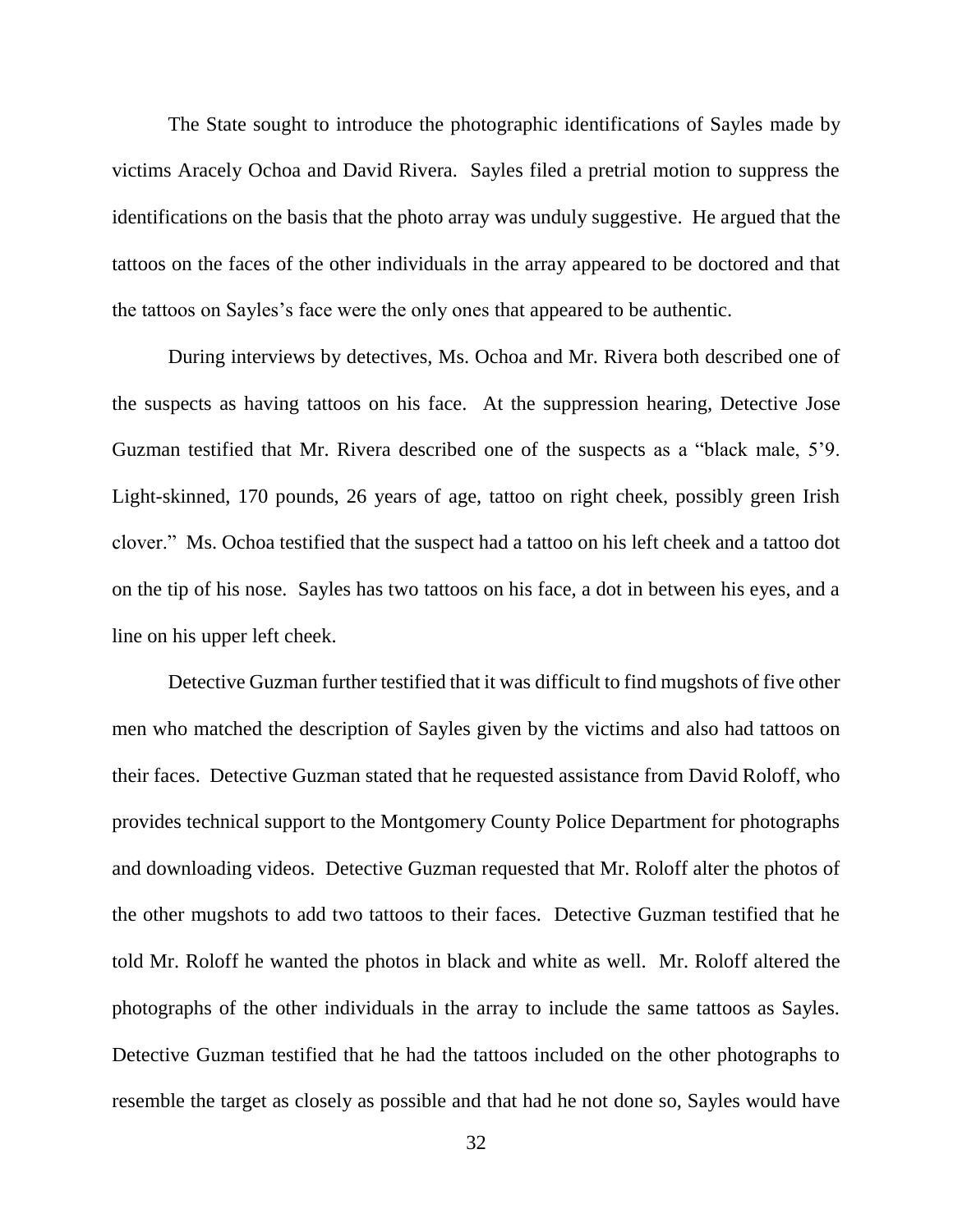been the only one in the array with tattoos on his face. Black and white copies of the altered photographs, as well the photograph of Sayles, were shown to Ms. Ochoa and Mr. Rivera. Both Ms. Ochoa and Mr. Rivera selected the photograph of Sayles.

Both Ms. Ochoa and Mr. Rivera testified at the suppression hearing. Ms. Ochoa testified that the mole or tattoo between Sayles's eyes, as well as the tattoo on the side of his eyes, led her to pick his photograph. She testified that she selected his photograph because that was the person she identified that was in her house. Mr. Rivera testified that one of the suspects had small tattoos on his face, one between the eyes, one on the cheek, and one on the side of his right eye. He testified that everything about Sayles's photo --his face and physical features -- indicated to him that Sayles was the person in his apartment on the night of the crime.

At the suppression hearing, Sayles argued that it was apparent that the "so-called tattoos" on the other photographs were not real. Additionally, Sayles insisted that "the lighter [the] complexion of the mug shot the more apparent it is that the tattoo is fake." The trial court subsequently denied the motion to suppress on the following basis:

> And then finally, we heard from Detective Guzman who is the lead detective in the case who took descriptions from the witnesses about the persons that had spent the night in their house in this home invasion and that based upon the description of this defendant, which consisted of some fairly distinctive tattoos that he tried to put together the least suggestive photo array he could.

> Now obviously he couldn't alter the photo of the defendant and remove the tattoos. But he found other, five other defendants who he thought looked generally similar to this defendant. They didn't have the tattoos or at least tattoos that were as many or in the right locations as the defendant had and so he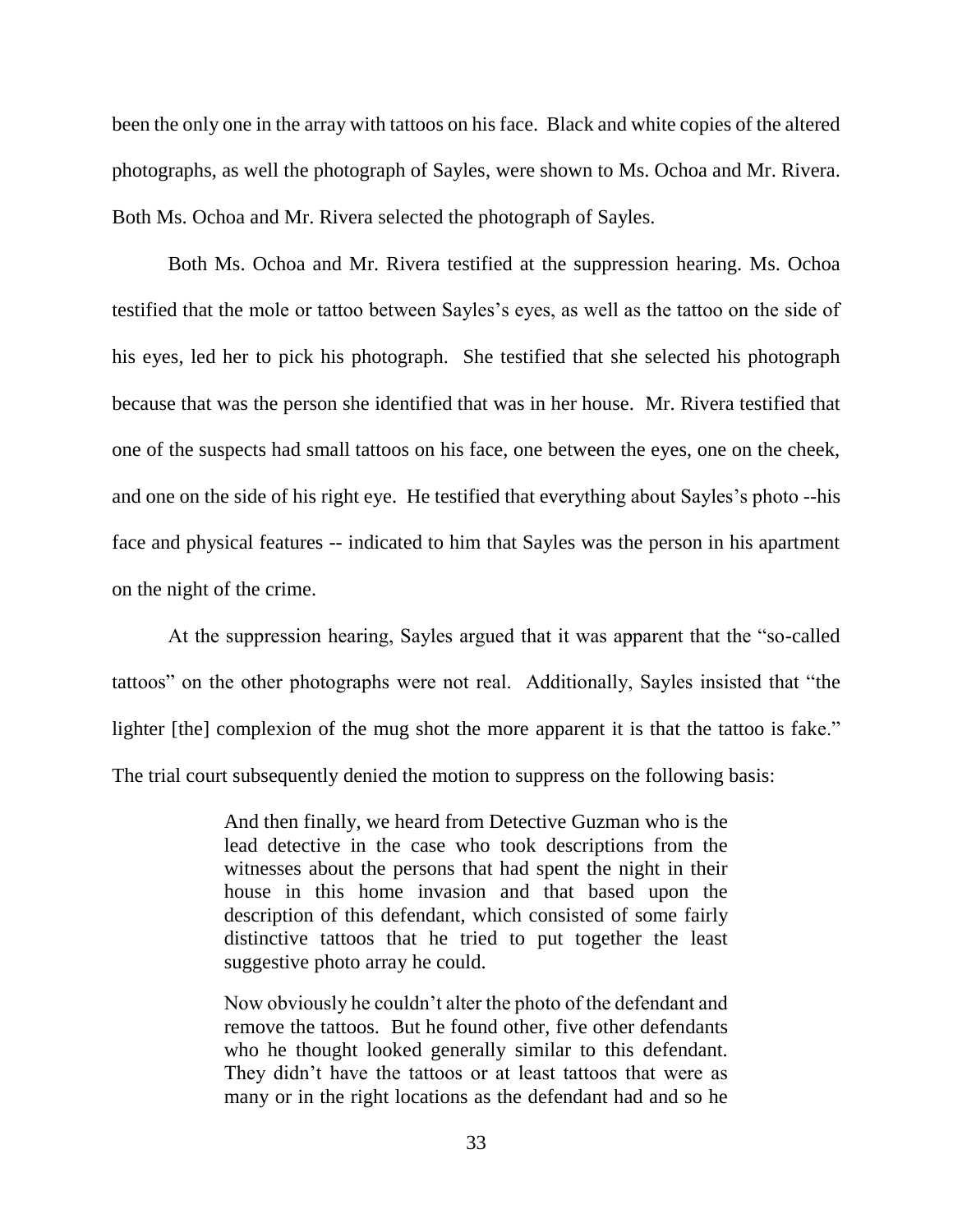asked the assistance of a technical person of the police department to alter the photos of the other defendants to add some tattoos which thereby would make the defendant stand out less.

In addition to which the Court notes having looked at the Exhibits he testified that he had the photos shown in black and white as opposed to color and it appears from the Exhibits that if anything the black and white tends to downplay or to reduce the prominence of the tattoos and in addition to which the Court would note that when you actually look at the array, frankly except as [the prosecutor] points out the one prominent tattoo to the extent it's a tattoo that they all appear to have is a dot in the middle of – or between their eyes.

That's prominent in all six. But in so far as other tattoos that they have because of the shadows of the photographs, you know, that fall across the neck, you really can't tell…

In so far as [defense counsel's] observations that clearly some of those have been photoshopped in or are not real, I can't tell that as I look at them. That certainly doesn't stand out to me.

So, under the circumstances it looks to me like the officers did everything—the detective charged with the investigation, Mr. Guzman, Detective Guzman, did everything possible to try to put together the least suggestive photo array that he could under the circumstances. So, I don't find that there was anything unnecessarily suggestive about the array itself.

At trial, Sayles objected when Ms. Ochoa's pre-trial identification was offered into

evidence, stating the following:

I'm putting this on the record out of an abundance of caution. We had a motion to suppress the photo array identifications and the in-court identifications. We'd object to both of those, just so the record is clear I don't want to waive any objections by not saying anything at this point.

Sayles did not object a second time when Mr. Rivera's pre-trial identification was offered

into evidence.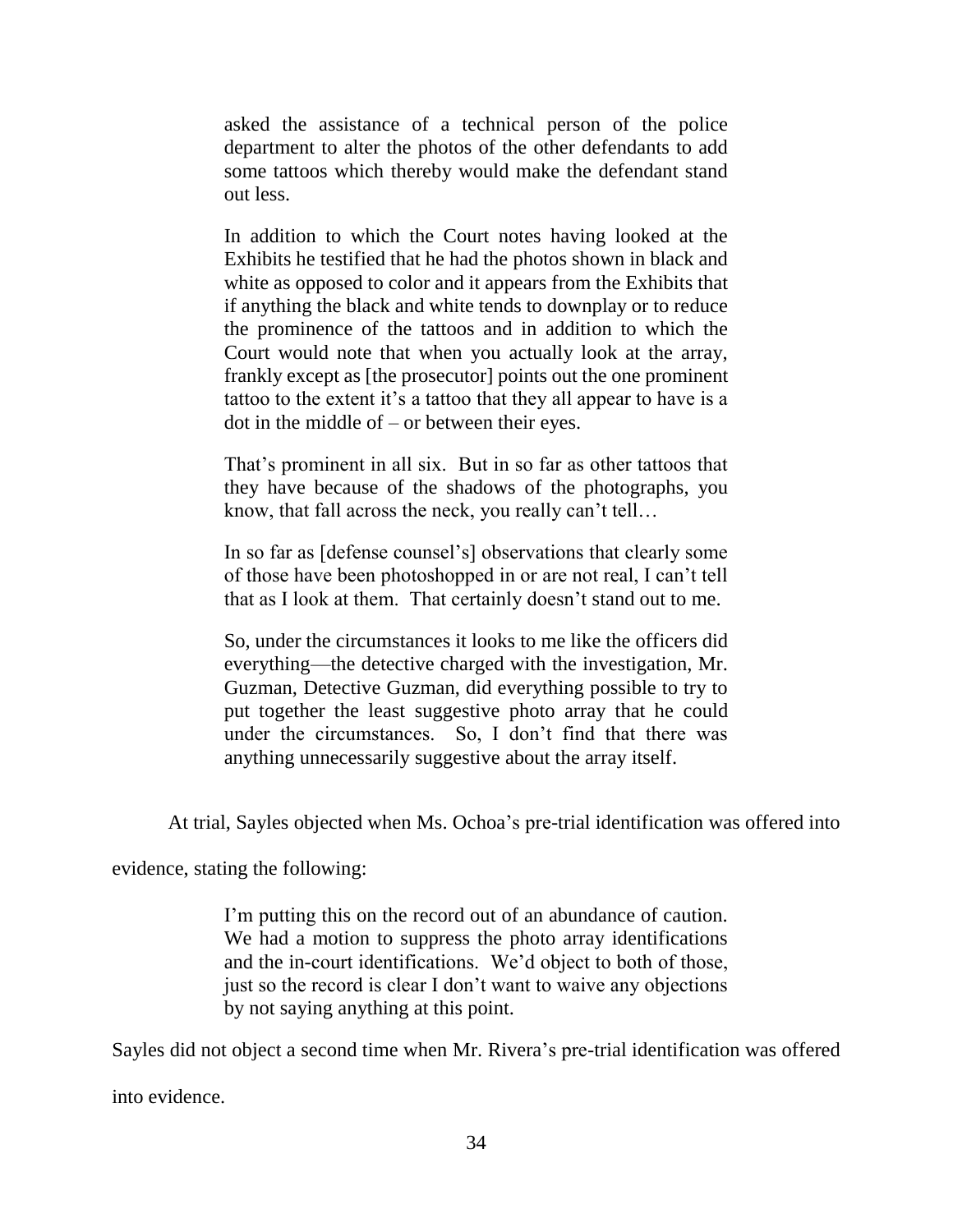We first reject the State's argument that Sayles's challenge to the denial of his pretrial suppression motion was waived. Indeed, the denial of a motion to suppress is reviewable on appeal pursuant to Rule 4-252(h)(2)(C), regardless of whether the defendant objects to the evidence when it is offered at trial. See *Jackson v. State*, 52 Md. App. 327, 331 (1982).<sup>21</sup> Nevertheless, Sayles objected to both photo arrays when Ms. Ochoa's pretrial identification was offered at trial.

When reviewing a court's denial of a motion to suppress, "we limit ourselves to considering the record of the suppression hearing." *Small v. State*, 464 Md. 68, 88 (2019). "We accept the suppression hearing court's factual findings and determinations regarding the credibility of testimony unless they are clearly erroneous." *Id.* Moreover, "[w]e review the facts found by the trial court in the light most favorable to the prevailing party." *Wilkes v. State*, 364 Md. 554, 569 (2001). "Legal conclusions are reviewed *de novo.* We independently apply the law to the facts to determine whether a defendant's constitutional rights have been violated. We independently apply the law to the facts to determine whether a defendant's constitutional rights have been violated." *Small*, *supra*, 464 Md. at 88 (internal citations omitted).

"Due process protects the accused against the introduction of evidence of, or tainted by, unreliable pretrial identifications obtained through unnecessarily suggestive procedures." *Id.* at 82-83. This Court employs a two-step inquiry to determine the admissibility of an identification:

<sup>21</sup> *Jackson* addressed this issue in the context of the prior Rule 736, which is, in relevant part, identical to the current Rule  $4-252(h)(2)(C)$ .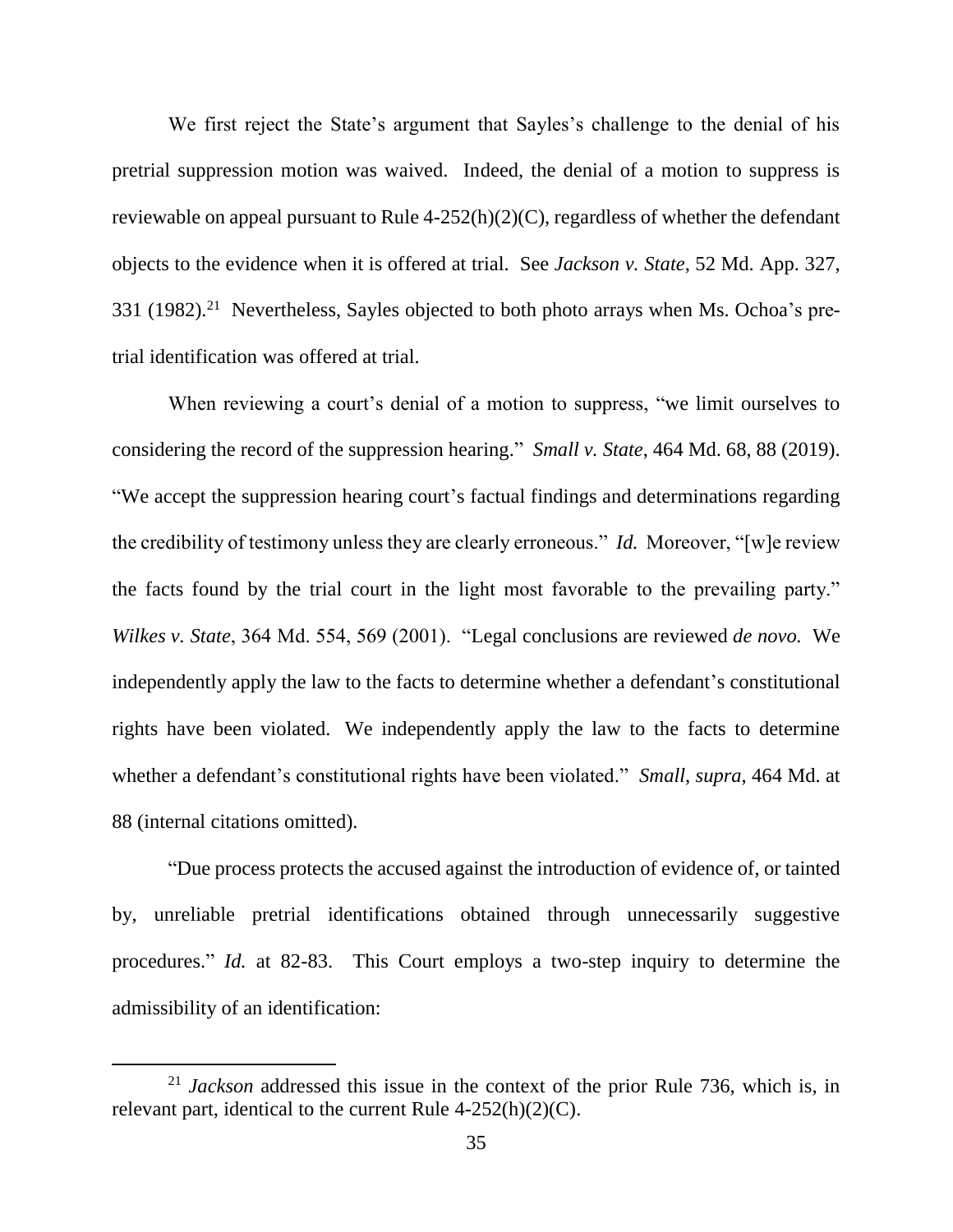The first question is whether the identification procedure was impermissibly suggestive. If the procedure is not impermissibly suggestive, then the inquiry ends. If, however, the procedure is determined to be impermissibly suggestive, then the second step is triggered, and the court must determine whether, under the totality of circumstances, the identification was reliable.

*Smiley v. State*, 442 Md. 168, 180 (2015) (internal citations and quotations omitted).

We must first review whether the photo arrays here were impermissibly suggestive. "Suggestiveness can arise during the presentation of a photo array when the manner itself of presenting the array to the witness or the makeup of the array indicates which photograph the witness should identify." *Id.* at 180. Moreover, "[c]oncerns may arise when one individual's photograph is shown to a witness multiple times or somehow stands out from the other photos in the array." *Small*, *supra*, 464 Md. at 89. Sayles argues that the photo array here was suggestive because his photograph is the only photo that appears to have authentic tattoos. Sales asserts that his photo stood out compared to the other photos, which he contends were digitally altered in a manner that was obviously apparent to a viewer.

Sayles relies primarily on *Small*, *supra*, when arguing that the photographic array in this case was impermissibly suggestive. In *Small*, a victim had described his attacker as having a letter "M" tattooed on his neck; the victim was shown a photo array in which the suspect was the only person who had a visible tattoo on his neck. 464 Md. at 91. The Court held that the visible tattoo served to emphasize the suspect's photograph as compared to the other photos, and, in conjunction with the fact that the suspect's photo was the only one repeated in a second photo array, law enforcement impermissibly suggested to the victim that he should identify the suspect's photo. *Id.* Here, Detective Guzman